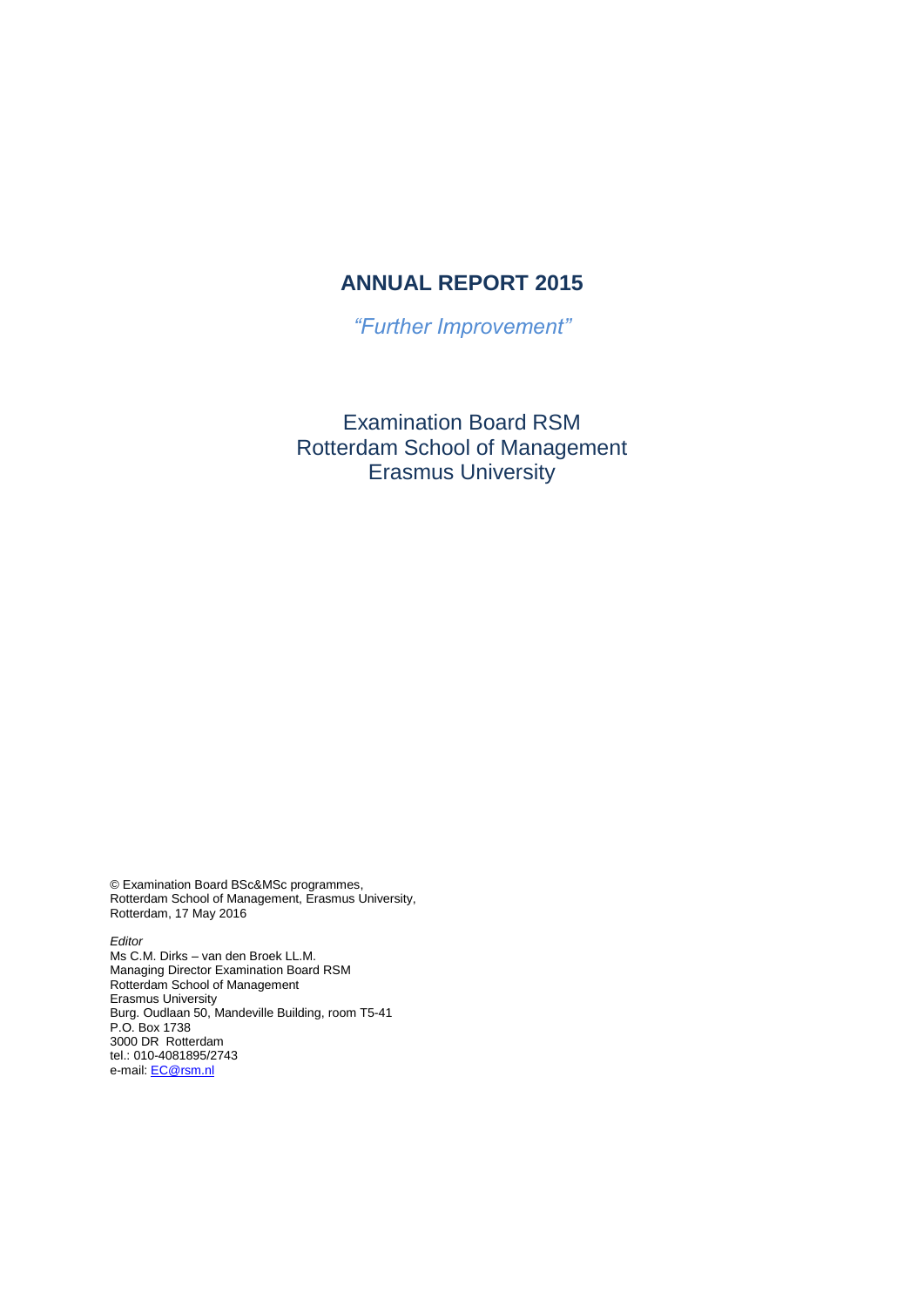# **Table of Contents**

| 1              |                                                                       |  |
|----------------|-----------------------------------------------------------------------|--|
| $\overline{2}$ |                                                                       |  |
|                |                                                                       |  |
|                | 2.2                                                                   |  |
|                | 2.3                                                                   |  |
|                |                                                                       |  |
|                |                                                                       |  |
| 3              |                                                                       |  |
| 4              |                                                                       |  |
|                | 4.1                                                                   |  |
|                |                                                                       |  |
|                |                                                                       |  |
|                | 4.3.1                                                                 |  |
|                | 4.3.2                                                                 |  |
|                | $-$                                                                   |  |
|                |                                                                       |  |
|                |                                                                       |  |
|                |                                                                       |  |
|                | 4.6                                                                   |  |
|                |                                                                       |  |
| 5              |                                                                       |  |
|                | 5.1                                                                   |  |
|                | 5.2                                                                   |  |
|                |                                                                       |  |
|                | 5.4                                                                   |  |
|                |                                                                       |  |
| 6              |                                                                       |  |
|                |                                                                       |  |
|                | Appendix B: Core tasks according to the Inspectorate of Education  22 |  |
|                |                                                                       |  |
|                |                                                                       |  |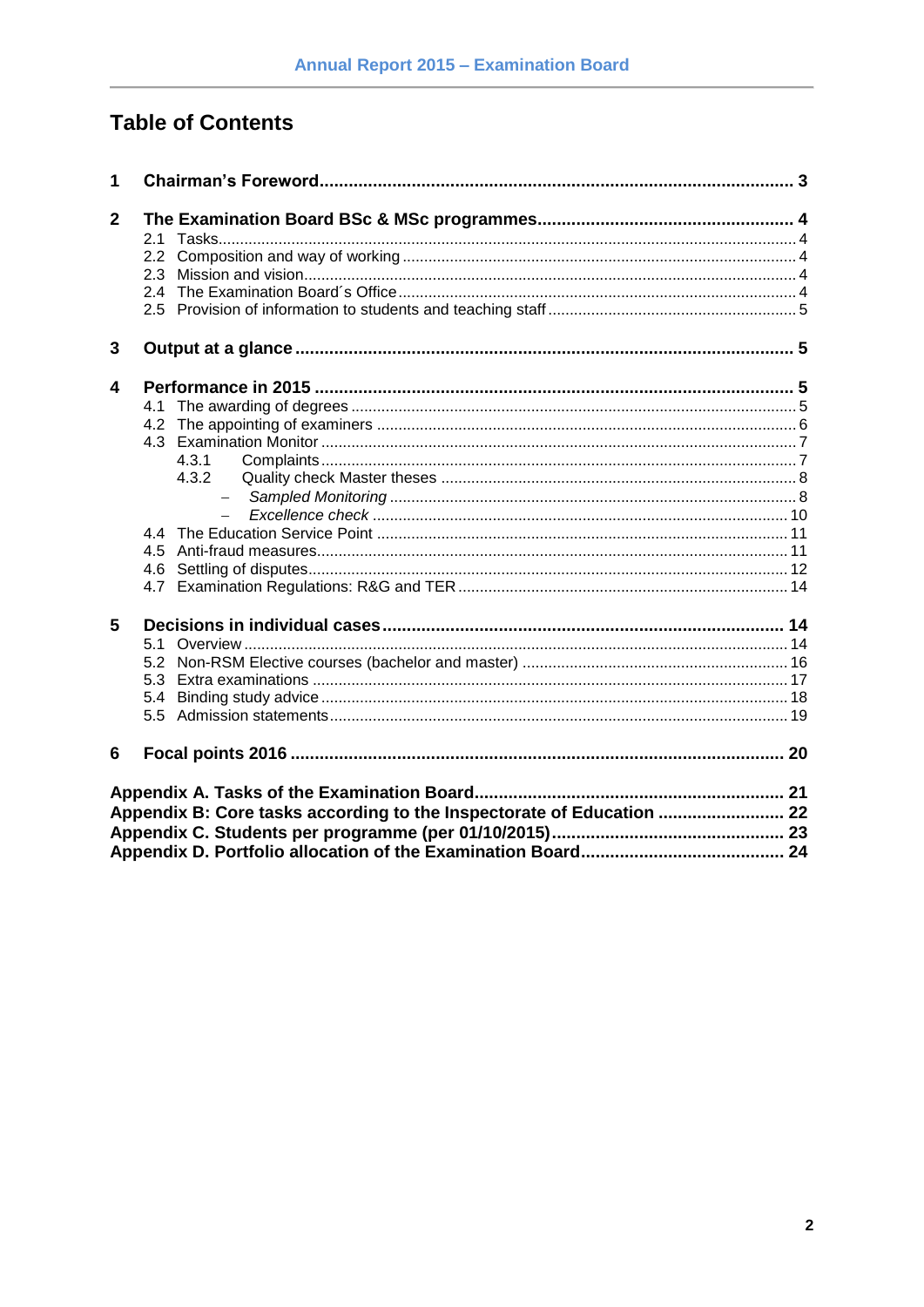### <span id="page-2-0"></span>**1 Chairman's Foreword**

This report aims to give account of our task performance in 2015, to look back and set new focal points for 2016.

2015 has been a year of "Further Improvement". It started with an important research report of the Inspectorate of Education: *"Further Improvement, Examination boards in higher education".* This report focused on the core tasks of the Examination Board. Although, according to the Inspectorate, Examination Boards have clearly improved their performances, there are still tasks that need further improvement. The key improvement areas are:

- periodic investigation of whether examinations as a whole test the required exit qualifications;
- explicit appointment of examiners;
- guidelines for the creation of examinations; and
- monitoring compliance with guidelines and regulations pertaining to fraud.

The Inspectorate's report has set the agenda of the Examination Board for 2015 and beyond. For instance, the EUR Examination Boards decided to start an intervision project, to share best practices and to elaborate on the practical realization of the 10 core tasks the Inspectorate indicated. In addition, the Examination Board RSM formulated appointment criteria for examiners as the basis for the explicit appointment of examiners.

This year an Interim Programme Assessment review team visited the RSM. The Examination Board had a meeting with this review team. The first feedback of the review team was encouraging. They considered the work of the Examination Board to be of a high standard, clear and well developed concept of its responsibilities and action points. Of course, there are still things that can be improved but there is an issue with the work pressure and perhaps more facilities should be made available.

We seem to be on track. This report gives evidence of the scope and amount of work that has been done. In 2015 we have made some major steps for further improvement. Still, there is plenty to improve: in the last chapter of this report we listed our focal points for 2016.

I cordially invite to read our report and should you have any queries or remarks, then please do not hesitate to let us know at [ec@rsm.nl.](mailto:ec@rsm.nl)

However, before you read any further, I would like to remind of a very tragic event that had great impact on the Examination Board.



In January 2015 we were deeply shocked by the news of the sudden passing of our dear colleague Johan van Rekom.

Over 14 years he had been a loyal member of the Examination Board. All these years he governed the portfolios of fraud and the Bachelor years 2/3. His passion was the fight against fraud, especially plagiarism. He acted as a kind of 'Sherlock Holmes' and was never too tired to listen to students during countless fraud meetings and to explain the high importance of accurate referencing. His judgment was always consistent and he paid very much attention to an undesired precedent. His decisions were always well balanced and fair. It's definitively due to his perseverance that more and more RMS students exactly know what the consequences of sloppy referencing/ plagiarism might be…

We will always remember his kindness and dedication, his interest in so many topics, his amazing knowledge of so many languages. A member of the Examination Board you could always count on. Johan, a remarkable person who will be truly missed by all of us.

Prof.dr. Leo Kroon Chairman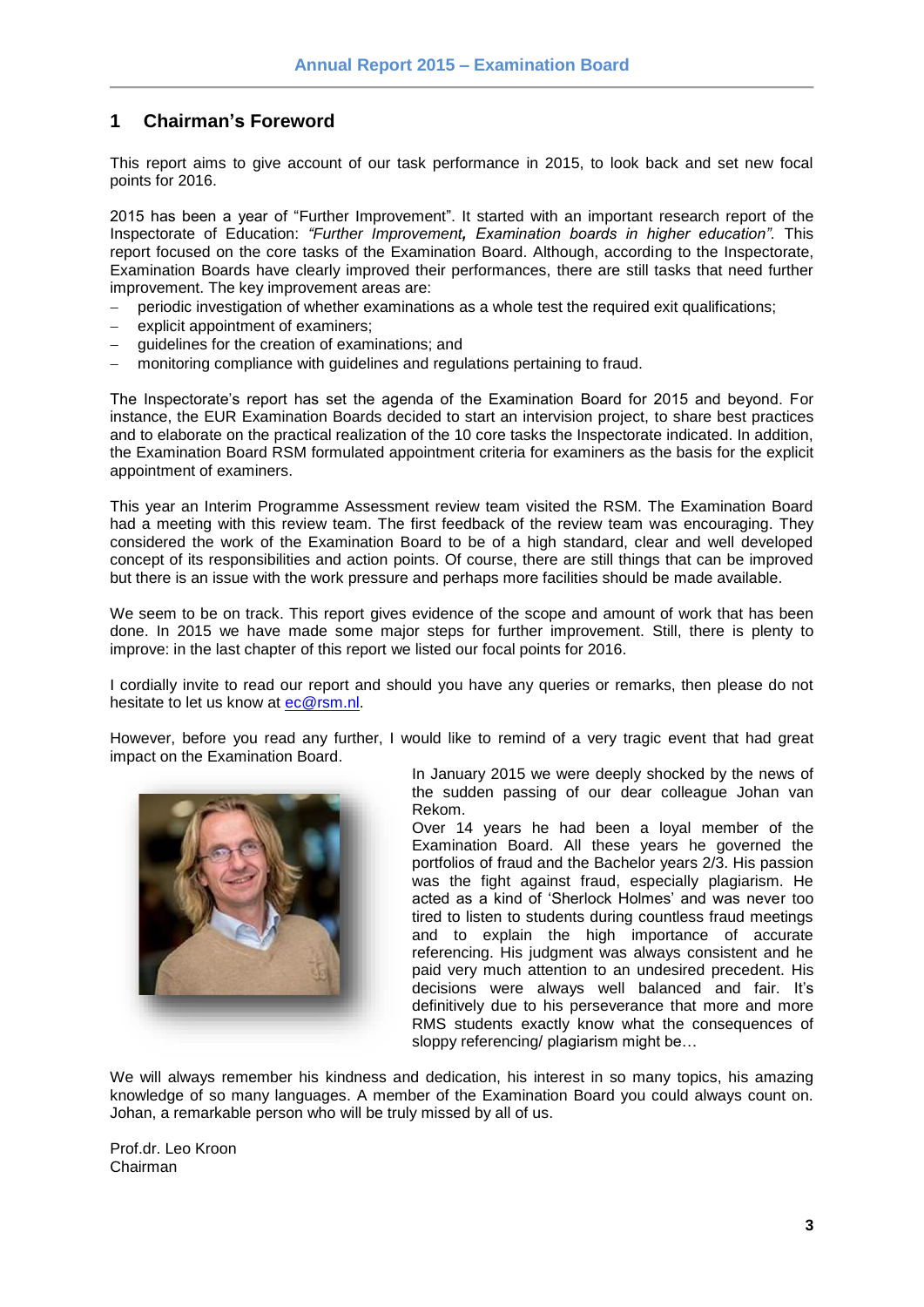### <span id="page-3-0"></span>**2 The Examination Board BSc & MSc programmes**

### <span id="page-3-1"></span>*2.1 Tasks*

The Examination Board has a broad range of different tasks with regard to the examinations. The tasks of the Examination Board are based on the Higher Education and Scientific Research Act (*Wet op het Hoger Onderwijs en Wetenschappelijk Onderzoek- WHW*). A summary of the Board's tasks can be found in appendix A. Furthermore, in appendix B the core tasks according to the Inspectorate of Education are listed. Appendix B can be regarded as a practical elaboration of most tasks mentioned in appendix A.

The Examination Board has been appointed by the Dean on behalf of the BSc- and MSc-programmes funded by the government. Appendix C. shows the BSc- and MSc-programmes concerned and the number of students per programme. The supervisory role of the Examination Board concerns many programmes: 20 degree programmes and three non-degree premaster/exchange programmes.

### <span id="page-3-2"></span>*2.2 Composition and way of working*

The Examination Board consists of six members of the RSM academic staff, including the chairman. In 2015, an external board member has been added to the Examination Board as well. The members are appointed by the Dean. The members are:

- Prof.dr. L.G. Kroon (Chairman)
- Dr. E.A. van der Laan
- Ir. A.J. Roodink (Vice Chairman)
- Dr. M.B.J. Schauten (external member)
- Dr. M.C. Schippers
- Dr. A.H.L. Slangen
- Dr. B.H.E. Wempe

The Examination Board jointly sets up the rules, regulations and policy. The Examination Board meets once a month. Each member has been assigned to a portfolio, see appendix D. The portfolio holders have the authority to make decisions about subjects within their portfolio.

### <span id="page-3-3"></span>*2.3 Mission and vision*

The Examination Board has been commissioned by the legislator to supervise the examinations. The Examination Board performs this independently. Core task of the Examination Board is to ensure the civil effects of the certificates. To this end, the Examination Board draws up rules, regulations and policies. Core documents are:

- 1. The OER (TER) of the programmes concerned. In the TER the educational programme is laid down and matters such as the number of examination opportunities, any sequentiality of examination parts, the binding study advice, and possible exemptions.
- 2. The 'Rules and Guidelines' that lay down rules regarding examination competence of examiners, fraud, assessment, compensation.
- 3. The policy paper 'Integrated Testing Policy' which describes the quality assurance of the testing policy. This paper also describes the core values of the Examination Board: professionalism, academic freedom, fair play, continuous improvement.

### <span id="page-3-4"></span>*2.4 The Examination Board´s Office*

The Examination Board is supported by the Examination Board´s Office. The Secretariat prepares the meetings and the decision making of the Board and implements the decisions. The staffing in 2015 was as follows:

- C.M. Dirks-van den Broek LL.M. Secretary/ Managing Director
- I.M. van Essen LL.M. Deputy Secretary
- A. Markus MSc Deputy Secretary/Management Information Assistant
- 
- A.M. Schey MScBA Deputy Secretary<br>D.M. Schonis D.M. Team leader Adm Team leader Administration
- G.M. den Bakker Assistant
- I.T.T. Przewoźna MA **Assistant**

**4**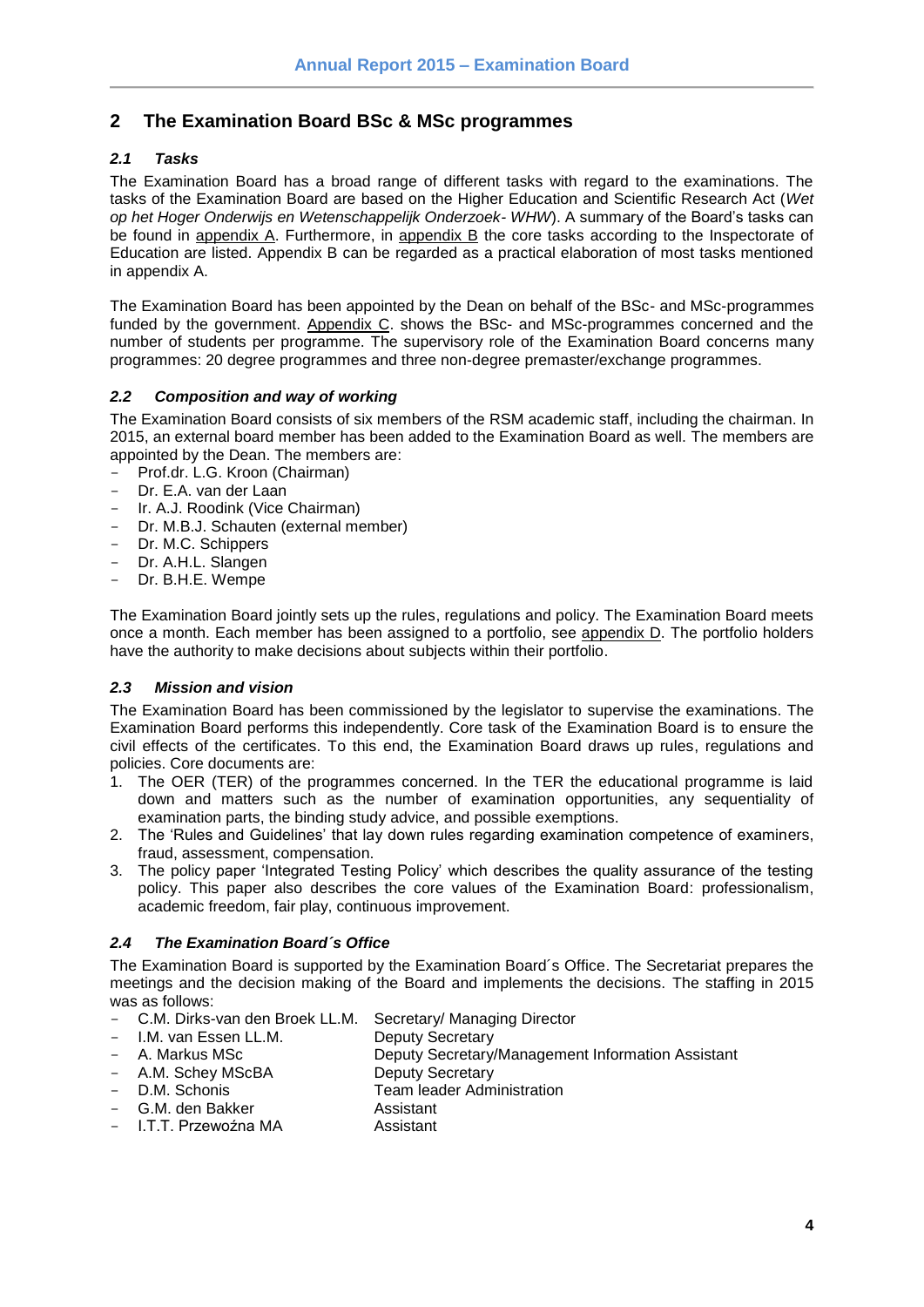### <span id="page-4-0"></span>*2.5 Provision of information to students and teaching staff*

On the student website of the Examination Board [\(http://www.rsm.nl/examination-board/](http://www.rsm.nl/examination-board/) and [http://www.rsm.nl/examencommissie/\)](http://www.rsm.nl/examencommissie/) students can find all kinds of relevant information, such as the tasks of the Examination Board, the Examination Regulations, how to file a request or lodge an appeal, etc.

In addition to the student website, the Examination Board maintains an internal website [\(https://intranet.eur.nl/group/rsm/examination-board\)](https://intranet.eur.nl/group/rsm/examination-board) for the teaching staff, which provides information about regulations, procedures and policies issued by the Examination Board. These regulations, procedures and policies are laid down in the so called *Examination Manual*.

### <span id="page-4-1"></span>**3 Output at a glance**

|                                            | 2011 | 2012 | 2013            | 2014 | 2015 |
|--------------------------------------------|------|------|-----------------|------|------|
| <b>Meetings</b>                            |      |      |                 |      |      |
| Plenary meetings EB RSM                    | 9    | 9    | 8               | 8    | 9    |
| Meetings Chairmen EUR EB's                 | 3    | 3    | 3               | 4    | 5    |
| Meetings Secretariats EUR EB's             | 1    | 6    | 6               | 9    | 7    |
| Meetings Dean of programmes                | 10   | 10   | 10 <sup>1</sup> | 10   | 10   |
| Degrees awarded                            |      |      |                 |      |      |
| BSc's                                      | 797  | 735  | 715             | 724  | 788  |
| MSc's                                      | 1282 | 1362 | 1336            | 1577 | 1423 |
| <b>Total</b>                               | 2079 | 2097 | 2051            | 2301 | 2211 |
| Fraud                                      |      |      |                 |      |      |
|                                            | 47   | 64   | 142             | 194  | 128  |
| Appeals                                    |      |      |                 |      |      |
|                                            | 51   | 47   | 45              | 50   | 48   |
| Individual requests                        |      |      |                 |      |      |
|                                            | 1122 | 940  | 2164            | 2196 | 3322 |
| <b>Admission Statements MSc programmes</b> |      |      |                 |      |      |
| MSc internal students                      | 908  | 784  | 714             | 727  | 871  |

### <span id="page-4-2"></span>**4 Performance in 2015**

### <span id="page-4-3"></span>*4.1 The awarding of degrees*

According to law the Examination Board establishes whether a student meets the requirements set by the Teaching and Examination Regulations (TER) with regard to the knowledge, insight and skills needed to obtain a Bachelor's or Master's degree**<sup>1</sup>** . The degree certificate is issued as proof that the requirements have been met. The degree certificate is accompanied by a list of grades and a diploma supplement. The Chairman of the Examination Board signs these three documents.

In 2015, the Examination Board issued **2211** degree certificates. The following table shows the number of degree certificates issued per programme, including the number of the *cum laude* and *summa cum laude* certificates. Remarkably, the number of cum laude certificates varies considerably per programme. And also, in some master programmes a cum laude certificate is not special at all. This raises some concerns about the grading of the courses. This needs further investigation.

l

**<sup>1</sup>** See article 7.11, paragraph 2, WHW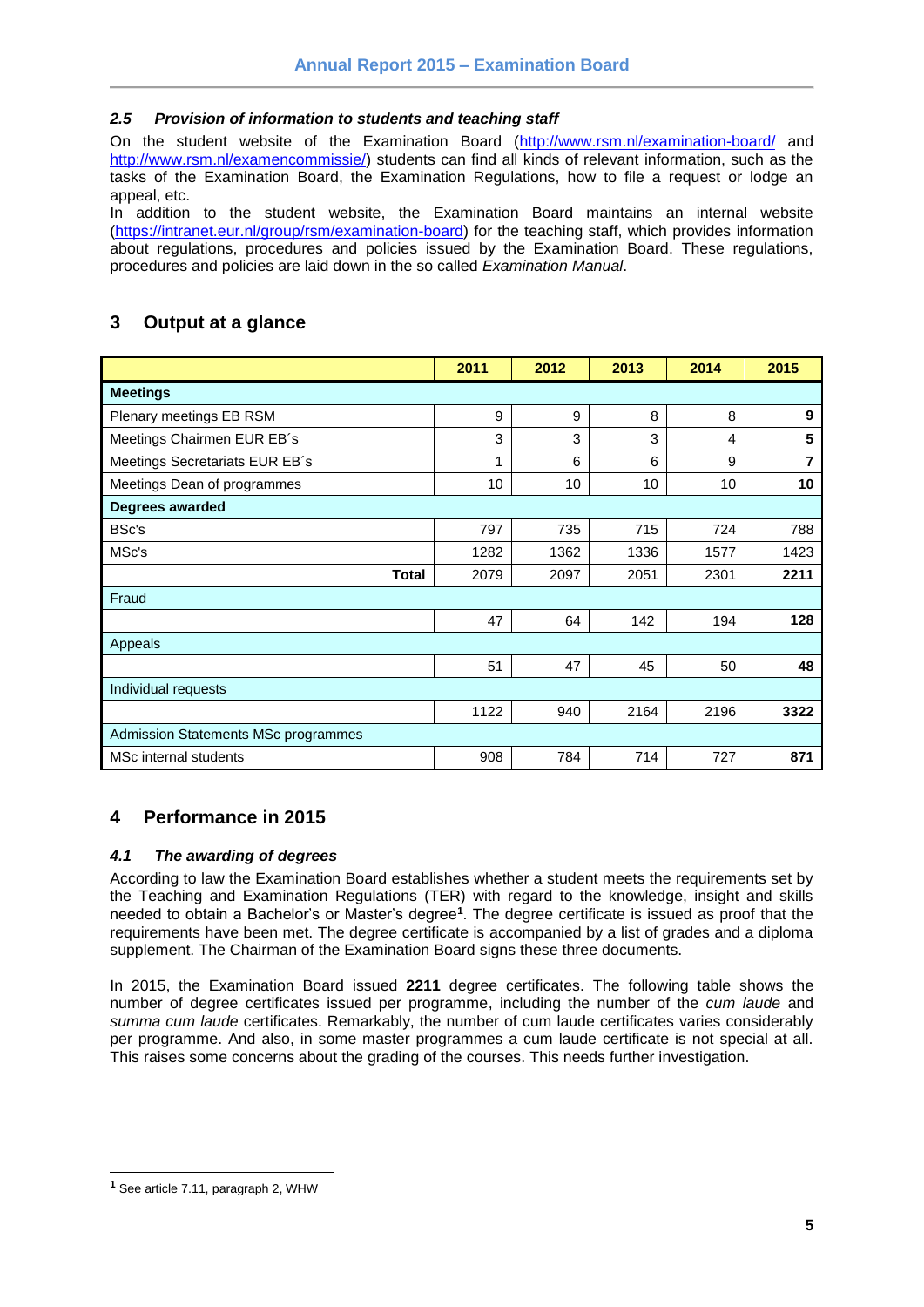| programme                | degree certificates | cum laude | summa cum laude |
|--------------------------|---------------------|-----------|-----------------|
| <b>BScBA</b>             | 458                 | 9         | 0               |
| <b>BScIBA</b>            | 330                 | 37        | 4               |
| <b>MScBA AFM</b>         | 135                 | 27        | 1               |
| MScBA MiM/GM             | 63                  | 25        | 0               |
| <b>MScBIM</b>            | 154                 | 9         | 0               |
| <b>MScCHEB</b>           | 4                   | 0         | 0               |
| <b>MScEShip</b>          | 52                  | 1         | 0               |
| <b>MScFI</b>             | 289                 | 71        | $\overline{2}$  |
| <b>MScGBSM</b>           | 30                  | 8         | 0               |
| <b>MScHRM</b>            | 36                  | 13        | 0               |
| <b>MScMI</b>             | 46                  | 5         | 0               |
| <b>MScMM</b>             | 153                 | 38        | 1               |
| <b>MScSCM</b>            | 124                 | 12        | 0               |
| <b>MScSM</b>             | 191                 | 20        | 0               |
| <b>MScOCC</b>            | 33                  | 4         | 0               |
| <b>MScIM- CEMS</b>       | 59                  | 22        | 3               |
| <b>PMB</b>               | 47                  | 5         | 0               |
| <b>ERIM Research MSc</b> | $\overline{7}$      | 3         | $\Omega$        |
| <b>MScCC</b>             | $\mathbf 0$         | 0         | 0               |
| <b>Total</b>             | 2211                | 309       | 11              |

### <span id="page-5-0"></span>*4.2 The appointing of examiners*

On the basis of Article 7.12c of the Higher Education and Research Act<sup>2</sup>, the Examination Board formally appoints examiners for the examinations of the accredited bachelor and master programmes. Until recently, academic staff members were appointed by default on the basis of the Rules and Guidelines of the Examination Board. However, in the judgment of the Higher Education Inspectorate this is not in accordance with the intention of the law. Therefore, in the Academic Year 2015 – 2016, the Examination Board explicitly appoints the examiners. To that end, the Examination Board formulated the following appointment criteria for examiners.

- 1. At the start of the Academic Year the Examination Board appoints the examiners for the duration of that year;
- 2. **Tenured and tenure track** RSM academic staff (assistant professors, associate professors, endowed and full professors) as well as tenured RSM lecturers will be appointed as examiner for the teaching within their discipline.
- 3. At the request of the Department, **other members of the RSM academic personnel** (e.g. untenured lecturers, researchers, PhD-candidates) may be appointed as an examiner for a specific course (e.g. thesis trajectory).
- 4. At the request of the Department, **a former member** of the RSM academic staff or a (former) **member of academic staff of another** School of the EUR or any other research university may be **temporarily** appointed as an examiner for a specific course (e.g. thesis trajectory). This person must meet the following requirements: a completed PhD, or a university master´s degree with demonstrable extensive experience in performing scientific research. Furthermore, at least a **hospitality agreement** is required.
- 5. A **UTQ** (University Teaching Qualification, in Dutch **BKO**) or equivalent is preferable for the examiners mentioned under 1. to 3.
- 6. During the first year of appointment, an examiner shall be mentored by an experienced examiner from the relevant department.

l

<sup>2</sup> *Artikel 7.12c. Examinatoren* 

*<sup>1.</sup> Voor het afnemen van tentamens en het vaststellen van de uitslag daarvan wijst de examencommissie examinatoren aan.* 

*<sup>2.</sup> De examinatoren verstrekken de examencommissie de gevraagde inlichtingen.*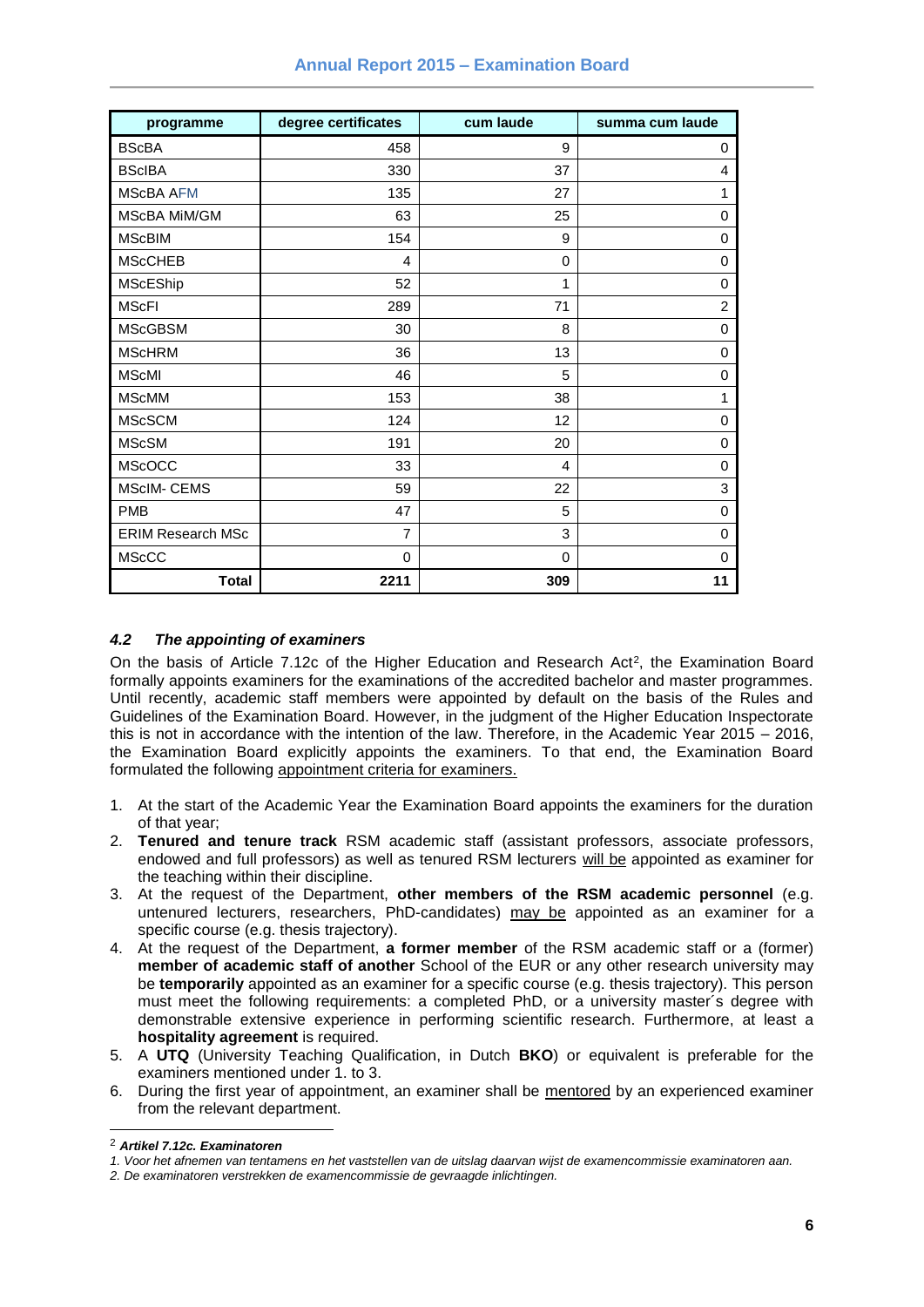- 7. In addition to the above, the following rules apply for examiners within a **thesis committee<sup>3</sup>** :
	- The **coach** must be a member of the academic RSM personnel associated with the department offering the MSc programme concerned: this includes tenured and tenure track staff as well as PhD candidates and untenured lecturers as long as they are appointed as an examiner. Furthermore, an exception can be made for **former** faculty members or PhD candidates who were associated with the department offering the MSc programme concerned: they may continue to act as coach after the termination of the employment contract for a maximum of one year. Hence, all other examiners including external faculty (from other EUR schools or other universities) may act as **co-reader** only;
	- At the request of a student an **internal or external expert** who is not an academic staff member of any university may be temporarily appointed as a co-reader of a thesis committee. This person must meet the following requirements: a completed PhD, or a university master´s degree with demonstrable extensive experience in performing scientific research. This examiner may act as **co-reader** only;
- 8. All appointed examiners will be registered in the RSM's Examiners Register.
- 9. In case of special circumstances, the Examination Board may grant exceptions to the above rules.
- 10. The examiners provide the Examination the information requested.
- 11. The Examination Board can suspend or withdraw the appointment as examiner if the person concerned persistently fails to comply with the applicable examination regulations or to deliver examinations that meet the minimum quality standards. The Examination Board will not do so until the person concerned in all fairness has had a chance to conform to the relevant rules.

The actual appointment of the RSM examiners based on the above criteria, will start in 2016. In 2015 the Examination Board appointed **26** external experts as an examiner.

### <span id="page-6-0"></span>*4.3 Examination Monitor*

One of the core tasks of the Examination Board is to supervise the quality of the degree programmes' (final) examinations. In the *Integrated Testing Policy* memorandum, the Examination Board sets out how it wishes to promote and monitor the quality of testing and examinations.

The Examination Monitor is an important and labour-intensive instrument for quality assurance. The Examination Board developed the Examination Monitor to allow the Board to receive information about all examinations taken for quality assurance purposes. The Examination Monitor consists of two parts: a comprehensive examination monitor for the Business Administration and International Business Administration Bachelor's degree programmes and a simple monitor for the pre-experience Master's degree programmes.

In the autumn of 2015 the Examination Board established an annual report on the examination monitor. This annual report covers the academic year 2014-2015. It has a dual purpose: on the one hand it gives a detailed report on the monitors during the academic year, including the findings, decisions and policy changes of the Examination Board, on the other hand it aims to be a document for the purpose of debate between the Examination Board and the Dean of BSc & MSc Programmes, Programme Directors and the Departments.

The annual Examination Monitor report consists of a general process description, a description of the actual assessment methods within the programmes, the monitors during the academic year (bachelor and master), a log with decisions of the Examination Board (adjustment standards, grade changes, etc. at course level), an overview of complaints (except for individual complaints), policy changes and recommendations.

In this general annual report we give a summary of the handling of complaints regarding exams, the Sampled Monitoring and the Excellence Check.

#### <span id="page-6-1"></span>*4.3.1 Complaints*

l

This year, the Examination Board received **six** major complaints supported by many students. These complaints concerned the bachelor courses *Human Research Management*, *Marktcontext*, and

<sup>&</sup>lt;sup>3</sup> Please note that there are more rules regarding the composition of thesis committees in Article 5.1 of the Rules and Guidelines of the Examination Board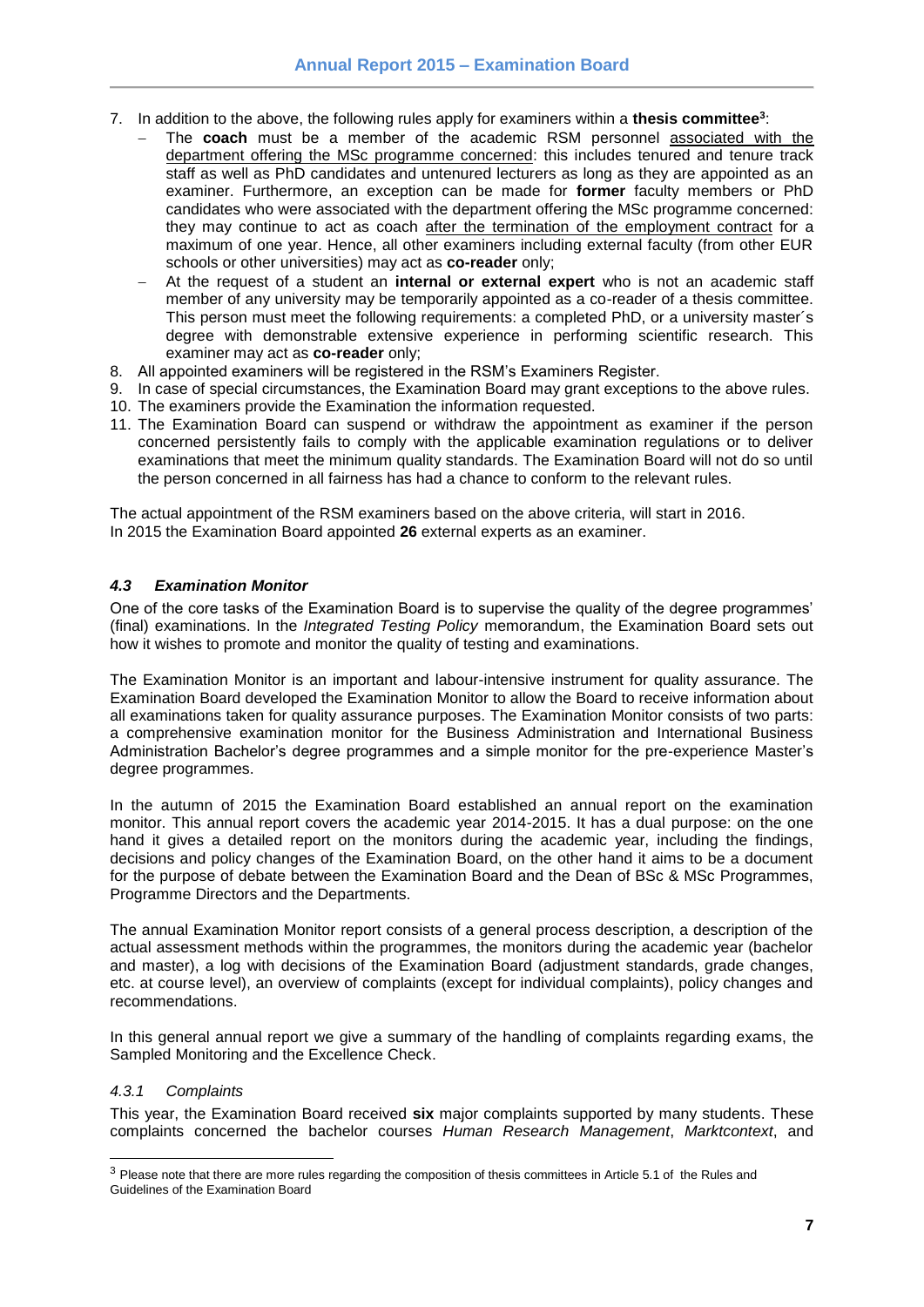*Foundations of Finance and Accounting* and the master courses *Management Science*, *Risk Management* and *Investments*. Most complaints concerned the difficulty of the exam or the lack of coherence between the exam and the teaching.

The Examination Board noticed that many complaints were organized via *Facebook*. Also, many complaints were rather vague. In one case the Examination Board invited the students who submitted a complaint to attend a meeting – organized in concert with the *Student Representation* – to substantiate their complaints. Unfortunately, no student showed up.

The increase of complaints probably results from the greater interest in high quality education and assessment students experience nowadays. After all, students pay their studies largely by themselves and moreover, MSc studies have become more selective and therefore students are keen on high grades. In view of adequate processing of complaints, the Examination Board will introduce a protocol for filing complaints whereby the Student Representation will be involved.

### <span id="page-7-0"></span>*4.3.2 Quality check Master theses*

The Examination Board views the final graduation examination as the ideal moment to check whether a student meets the required level, which is why the Board has opted to pay special attention here to that examination. First of all, a procedure has been drawn up to randomly check whether the final graduation examinations meet the specified learning objectives and procedural rules: this is called *sampled monitoring*. The Examination Board has also introduced an *excellence check*.

### <span id="page-7-1"></span>**Sampled Monitoring**

As the body that issues the degree certificates and also as the supervisory body, the Examination Board is very closely involved with the thesis process. The thesis is the ideal moment to check whether the student has attained a high enough level to be eligible for a degree certificate from the degree programme. The Examination Board has been developing a new sampled monitoring process within the new context of the thesis trajectory.

The objective of this Sampled Monitor was to check the quality of the (assessment of the) theses in the context of the recent changes in the thesis trajectory. In the academic year 2013 – 2014 a new MSc thesis trajectory was introduced with strict deadlines. This may have triggered unjustified passes. Therefore, the intention of the sample was mainly to establish, beyond doubt, if the theses are of sufficient (or higher) quality to pass future accreditation. This time the focus was on the borderline cases: 5.5 – 6.5.

The sample theses were re-evaluated by a committee of nine senior faculty: seven members of the Council for Distinction Mark plus two former RSM employees. This committee was chaired by Dr. A. Slangen, member of the Examination Board.

The members of the committee were asked to give their opinion on the following questions within the context of the thesis assessment matrix:

- 1. Do you agree with the assigned grade?
- 2. Do you consider the thesis to be of sufficient quality for a pass (i.e., for a 5.5 or higher)?
- 3. What grade would you have assigned to the thesis? Please use the assessment matrix to form your judgment.
- 4. If you substantially disagree with the assigned grade, please explain why.

Target group was cohort 2013 of the initial MSc-programmes that graduated in 2013/2014 (nominally). The IM-Cems and MiM programmes were excluded because a different timeline and the changes have had far less impact on these programmes as they always had a strict timeline and high percentage of nominal students. The CHEB programme was also excluded as this programme is being phased out.

The sample consisted of 77 theses with the lowest grades per MSc programme from a total of 852 completed theses. All theses graded with a 5.5 and almost all theses graded with a 6.0 were included.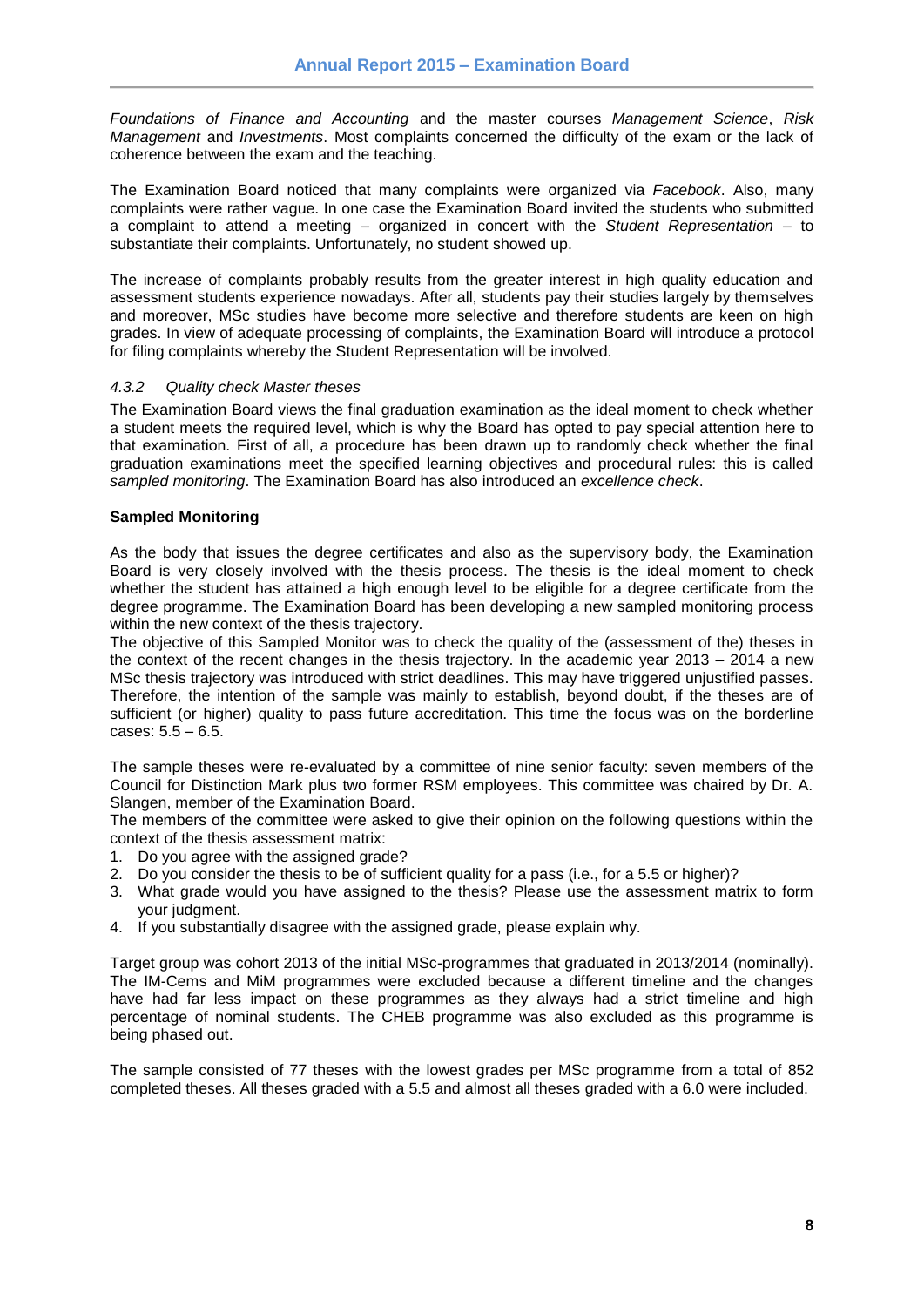| programme     | АC | <b>BIM</b> | <b>ENBV</b> | FI     | <b>GBSM</b> | <b>HRM</b> | MI     | MM     | OCC    | <b>SCM</b> | <b>SM</b> | total |
|---------------|----|------------|-------------|--------|-------------|------------|--------|--------|--------|------------|-----------|-------|
| first attempt | 5  | ົ<br>▃     |             |        |             |            |        | 8      |        |            |           | 44    |
| resits        | 5  | -<br>5     |             | ⌒<br>ີ |             |            | ╭<br>u | ົ<br>_ | ◠<br>J |            |           | 33    |
| total         | 10 | -          |             | 12     | ົ<br>ບ      |            |        | 10     | 4      |            | 10        | --    |

The committee came up with the following findings: *Quantitative findings*

- Actual vs. referee mean grade: 6.26 vs. 6.052
	- difference is statistically significant  $(p<0.05)$
- 16 theses were deemed borderline cases or insufficient
	- 0-5 per referee (mean: 1.8, mean share: 19.3%)
	- 4/11=36.4% of the 5.5s
	- 6/24=25.0% of the 6.0s
	- 6/36=16.7% of the 6.5s
	- 0/6=0% of the 7.0s and 7.5s
	- Extrapolating these percentages to the population suggests that 2.4% of all completed theses raise at least some discussion as to whether they meet the minimum requirements
- The 16 initially-identified debatable theses were subjected to a second review by a different referee to differentiate clear failures from multi-interpretable cases;
- 5 of the 16 theses were deemed clearly insufficient by both the first and second referee. Interestingly, these 5 theses were graded with a 6.0 or a 6.5 (rather than with a 5.5);
- Another 5 theses were deemed borderline cases by one referee and insufficient by the other;
- 6 theses were deemed acceptable by the second referees.
- The 5 clear failures constitute 7.0% of the 71 sample theses in the grade range 5.5-6.5;
- Total number of theses in that grade range: 90
	- suggests the presence of 6.33 clear failures among such theses
- The presence of 6.33 clear failures in the population of 852 completed theses suggests that 0.74% of these theses constitute unjustified passes;
	- assumption: no clear failures among theses graded with a 7.0 or higher
	- caveat: referee assessments omit 2 matrix criteria (7&8)

#### *Additional findings*

Regarding the 5 clear failures:

- 3 first attempts, 2 resits;
- None of them was supervised by a PhD student;
- Among them are 2 of the 4 selected theses from one specific MSc programme;
- 3 evaluations in TOP contained not a single unsatisfactory matrix element;
- 3 evaluations in TOP indicated a good presentation/defence.

Regarding the 5 theses that were deemed borderline cases by one referee and insufficient by the other:

- 2 first attempts, 3 resits;
- None of them was supervised by a PhD student;
- Although 2 of the coaches did not have a PhD;
- TOP evaluations for most cases suggest that coach and co-reader consider them passes at the bare minimum;
- 1 evaluation contains 7 unsatisfactory elements.

Regarding the full sample:

- Besides receiving relatively low referee evaluations on the matrix criteria, the sample theses:
	- often had a sloppy layout
	- were often characterized by sloppy in-text citations and reference lists
	- were sometimes rather short
	- sometimes used unexplained abbreviations
- It is unclear whether this is due to time pressure or carelessness.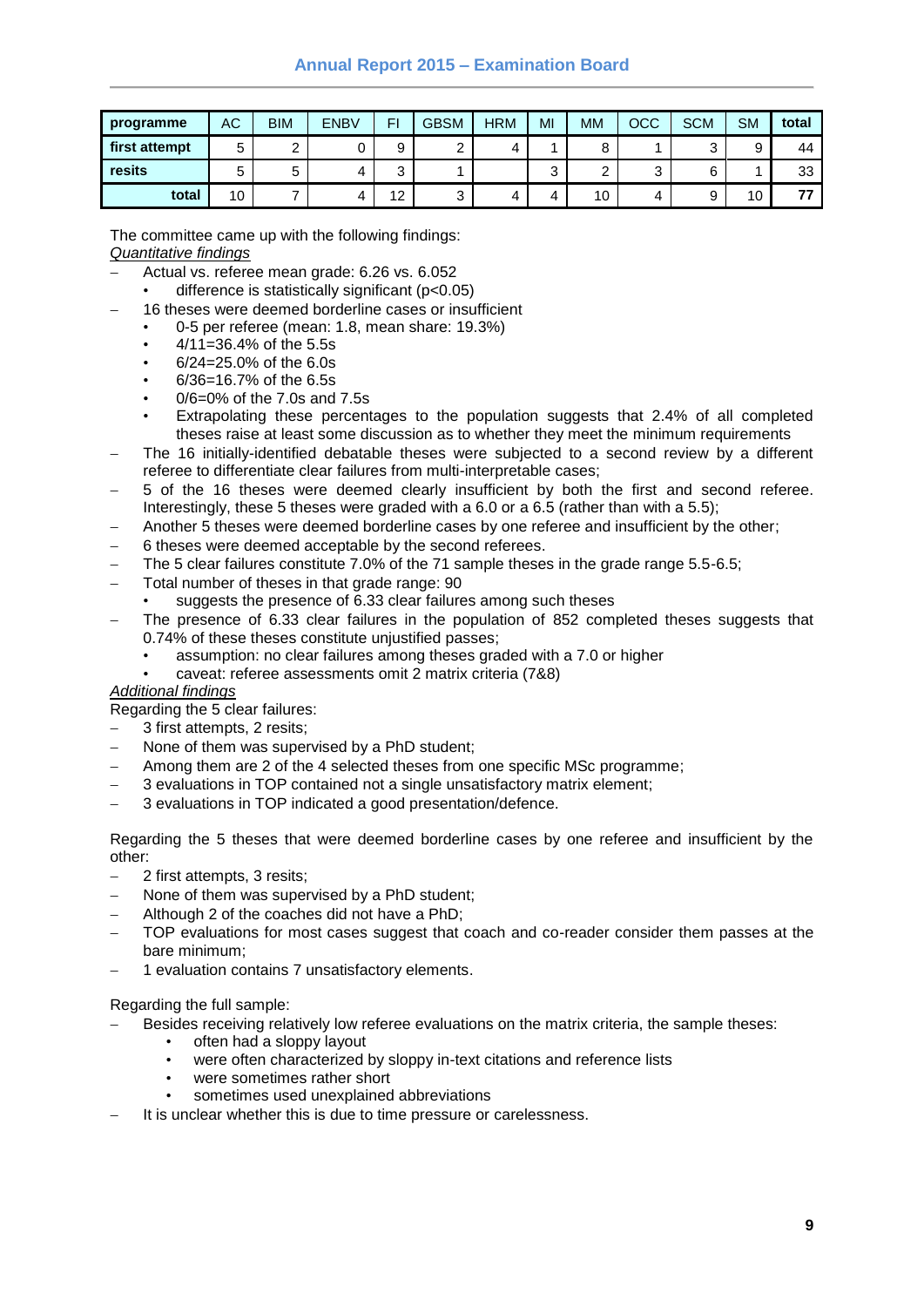### *Conclusion*

The most relevant question was: Is the minimum quality of the MSc theses sufficiently guaranteed under the new thesis system? The Examination Board concluded: Yes, since the number of clearly unjustified passes is estimated to be limited to 0.74% of all completed theses.

### *Recommendations*

- Clarify in TOP that admitting a student to the defence implies that the student can no longer be failed will likely further limit the number of unjustified passes by reducing the number of insufficient theses that reach the defence stage;
- Change the compensation system such that coaches and co-readers who fail students also receive the thesis supervision fee provided that the student has submitted a complete thesis;
- Point students to the importance of paying attention to details such as layout and referencing.

### <span id="page-9-0"></span>**Excellence check**

Apart from the introduction of *sampled monitoring*, the Examination Board decided in 2008 that theses that will probably receive a mark of 9 or more out of 10 would be submitted to a *Council for*  **Distinction Marks** in advance to assess whether the thesis is actually at that level. This procedure is similar to that of the degree classification *cum laude* for doctoral degrees. This *Council for Distinction Marks* consists of members of the academic staff at professor level (if possible) from the various departments of the RSM.

| <b>Member</b>                   |                | <b>Department</b>                           |
|---------------------------------|----------------|---------------------------------------------|
| Prof. dr. B.M. Balk             | 1              | <b>Technology and Operations Management</b> |
| Prof. dr. ir. H.W.G.M. van Heck | 1              | <b>Technology and Operations Management</b> |
| Prof.dr. L.G. Kroon             | 1              | <b>Technology and Operations Management</b> |
| Dr. E.A. van der Laan           | 1              | <b>Technology and Operations Management</b> |
| Prof. dr. S.J. Magala           | $\overline{2}$ | Organisation & Personnel Management         |
| Dr. Y.M. van Everdingen         | 3              | <b>Marketing Management</b>                 |
| Prof.dr.ir. A. Smidts           | 3              | <b>Marketing Management</b>                 |
| Prof. dr. P.P.M.A.R. Heugens    | 4              | Strategic Management & Entrepreneurship     |
| Dr. T.J.M. Mom                  | 4              | Strategic Management & Entrepreneurship     |
| Dr. A.H.L. Slangen (chairman)   | 4              | Strategic Management & Entrepreneurship     |
| Dr. P. de Wolf                  | 4              | Strategic Management & Entrepreneurship     |
| Dr. E Sojli                     | 5              | Finance                                     |
| Dr. M. Szymanowska              | 5              | Finance                                     |
| Prof. dr. R.J.M. van Tulder     | 8              | <b>Business Society Management</b>          |

In 2014-2015, the committee reviewed **47** theses. In 18 instances the verdict was negative. The coach and co-reader can lodge an appeal against a negative verdict of the Council for Distinction Mark. The thesis will then be sent out for a second reading to another member of the Council, who will review the thesis. Hereupon the Chairman will take a final decision, taking both reviews into account. In 2014-15, this happened 6 times, resulting in a positive final decision in three cases.

So finally, **32** theses passed the excellence check. During the academic year 2013 – 2014 53 theses passed the excellence check. The reason for these differences may be the fact that in 2013 – 2014 there were still a lot of students who graduated in the spring according to the former Thesis Trajectory procedure. So these students were from earlier cohorts.

The next table shows the number of theses that were nominated for an excellence check per MSc programme over the past two academic years.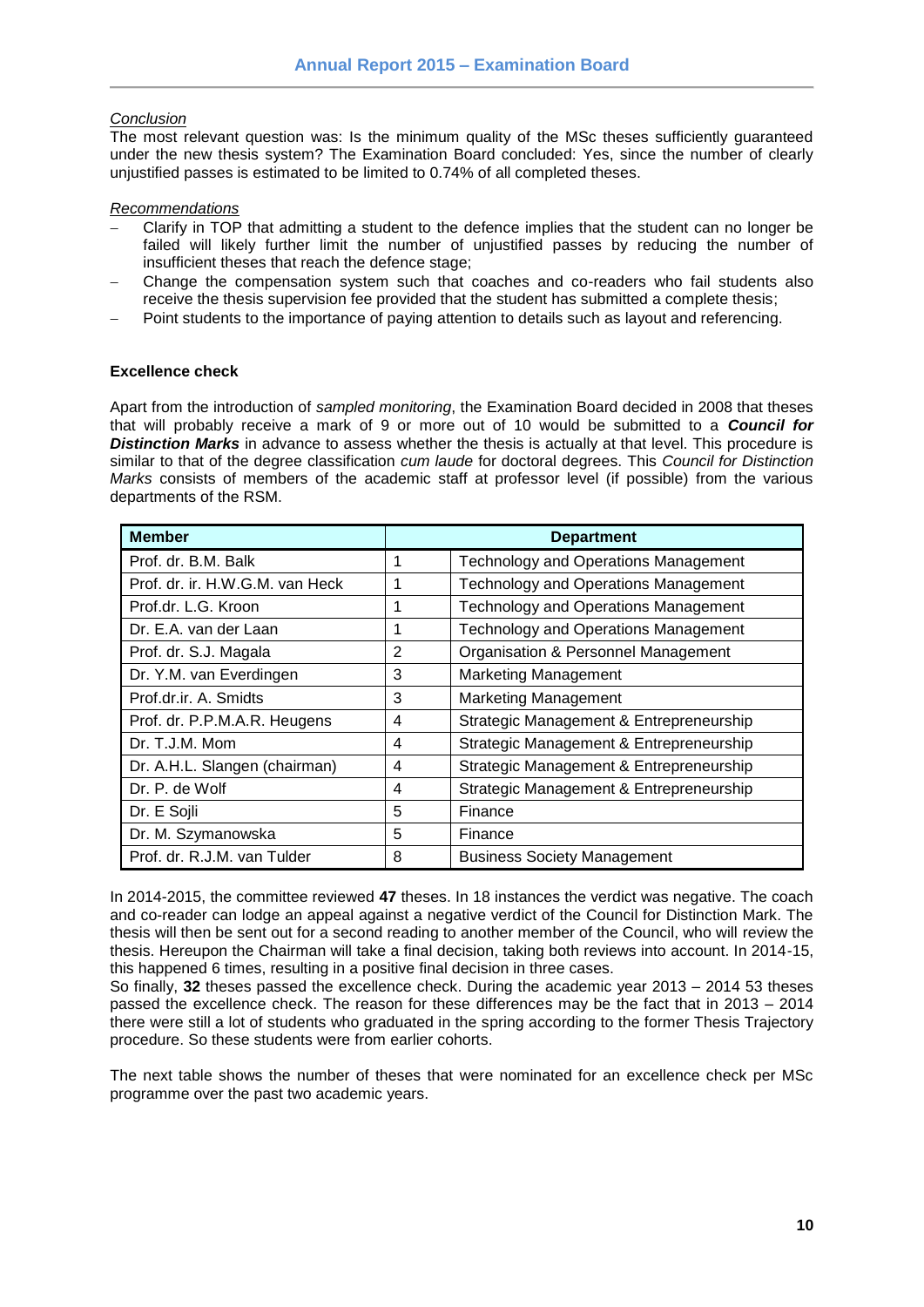| <b>MS Programme</b>                                                    | 2013-2014      | 2014-2015      |
|------------------------------------------------------------------------|----------------|----------------|
| Business Administration (Accounting & Financial Management programme); | 6              | 4              |
| Business Administration (Master in Management programme);              |                | 0              |
| <b>Business Information Management;</b>                                | 4              | 3              |
| Chinese Economy & Business;                                            | 1              | 0              |
| Finance & Investments;                                                 | 14             | 11             |
| Global Business & Sustainability;                                      | 4              |                |
| Human Resource Management;                                             | $\overline{2}$ | 0              |
| International Management (IM-Cems);                                    | 0              | 13             |
| Management of Innovation;                                              | $\overline{2}$ | $\overline{c}$ |
| Marketing Management;                                                  | 10             | 7              |
| Organisational Change & Consulting;                                    | 0              | 0              |
| Research Master in Business and Management (ERIM research master);     | 1              |                |
| Strategic Entrepreneurship;                                            | 0              | 0              |
| Strategic Management;                                                  | 12             | 4              |
| Supply Chain Management;                                               | 7              | 0              |
| Parttime Masteropleiding Bedrijfskunde (PMB).                          | 1              |                |
| Total                                                                  | 65             | 47             |

### <span id="page-10-0"></span>*4.4 The Education Service Point*

Promotion of expertise and training of academic staff regarding the preparation of high-quality tests is a crucial part of assuring the quality of testing. Since the year 2000, examiners have been able to receive tailor-made support in relation to the construction of examinations from EUR's Risbo Institute. The aim of this support is that examiners can contact them with questions encountered when preparing examinations, preparing scoring instructions, determining the pass grade, evaluating examination questions, instructing marking assistants, etc. The lecturers receive both verbal and written feedback from Risbo. In 2015, **20** examinations – bachelor courses only – were checked by Risbo.

### <span id="page-10-1"></span>*4.5 Anti-fraud measures*

Pursuant to Article 7.12b, paragraph 2 and 3 of the Higher Education and Research Act ('WHW'), the Examination Board can take measures in the event of fraud.

Annually, about 50,000 RSM examinations are taken in the Van der Goot-building. The main fraud reports in the Van der Goot-building consist of the report of an invigilator when a student has a mobile phone within reach. Despite the fact that announcements were made that phones must be stored in a jacket or bag at the beginning of the examinations, and despite the fact that it was on the front page of the exam, there were still 61 fraud reports of students with a mobile phone within reach. Given the high percentage of boys (> 90%) in this group, who often have no bag or are accustomed to carry their mobile phone in their pocket, the urgency to place lockers in the M-hall is high. However compared to 2014 there was a decline in mobile phone fraud reports.

All the other cases concern (suspicion of) plagiarism, where both the 'provider' and 'acquirer' are punishable, but the latter is more heavily penalized than the former. Fortunately, more and more lecturers confront students (especially in the first year) with their copycat behaviour by the use of *Turnitin* or other plagiarism detectors. Overall, plagiarism is most common in first-year courses. The punishing is primarily intended to deter the students. Therefore, the Examination Board puts relatively much time in these *first-year fraud sessions*.

The fact that fewer senior students commit fraud is probably due to the severe penalties in the first year. As a result of the introduction of  $N = N$ , the Examination Board decided that the previously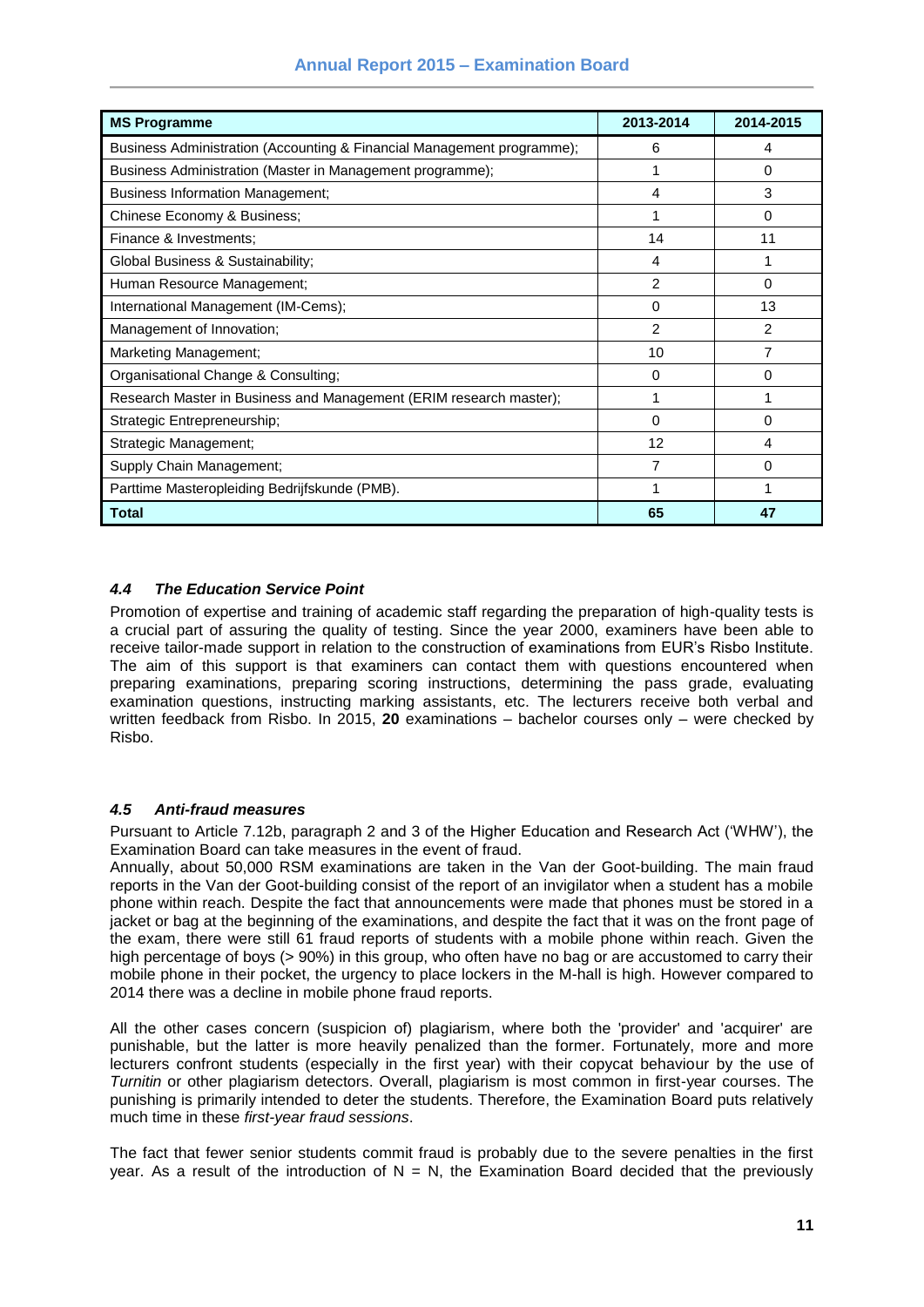prevailing penalty (exclusion from the course for a year) now has major consequences (= exit programme) in relation to the offense. In many cases, the relevant (not assessable) component was awarded the grade '0 ', but not to the whole course.

Last year however, there has also been an increase in the number of cases of plagiarism in the master's (35), one of them in the thesis: this student had to rewrite the whole thesis in 2015-2016. The impression is that this involves external students who are not familiar with the RSM/EUR plagiarism rules. This is a serious concern.

The Examination Board had a meeting with approximately **67** of the students suspected of fraud: 40 individual interview and the others in pairs. The students not invited were the ones caught with a mobile phone / smart phone (which were turned off) and with a clean record. They received a written reprimand, which is included in their dossier and will be considered in future decisions by the Examination Board.

|                             | 2009         | 2010         | 2011 | 2012           | 2013         | 2014 | 2015 |  |  |
|-----------------------------|--------------|--------------|------|----------------|--------------|------|------|--|--|
| Number of students          | 49           | 29           | 47   | 64             | 142          | 194  | 128  |  |  |
| <b>Type of test</b>         |              |              |      |                |              |      |      |  |  |
| Group assignment            | 13           | 5            | 21   | 16             | 19           | 49   | 40   |  |  |
| Individual assignment       | 11           | $\mathbf{2}$ | 18   | 36             | 54           | 10   | 15   |  |  |
| Written examination         | 24           | 15           | 8    | 9              | 65           | 134  | 72   |  |  |
| <b>Thesis</b>               | 1            | 1            | 0    | 3              | 4            | 1    | 1    |  |  |
| <b>Type of fraud</b>        |              |              |      |                |              |      |      |  |  |
| Plagiarism                  | 23           | 14           | 33   | 55             | 76           | 60   | 56   |  |  |
| Peek                        | $\mathbf{2}$ | 8            | 3    | 4              | 6            | 3    | 4    |  |  |
| Mobile phone                | 13           | 3            | 1    | $\mathbf{2}$   | 57           | 109  | 61   |  |  |
| Graphic calculator          | 9            | 3            | 10   | 1              | 1            | 8    | 0    |  |  |
| Miscellaneous               | $\mathbf{2}$ | 1            | 0    | $\overline{2}$ | $\mathbf{2}$ | 14   | 7    |  |  |
| <b>Disciplinary measure</b> |              |              |      |                |              |      |      |  |  |
| Reprimand                   | 20           | 12           | 15   | 18             | 74           | 111  | 72   |  |  |
| Sanction                    | 29           | 17           | 32   | 48             | 68           | 83   | 56   |  |  |

The following chart lists the measures taken over the past seven years.

Finally, it is worth mentioning the anti-fraud measure which had been introduced EUR-wide: as from 1 September 2014 students were no longer allowed to take any paper (exam questions and scrap paper) outside the examination room. This rule caused much debate: it sometimes happened that answer sheets were discarded along with the scrap paper and moreover, students were no longer able to check the exam questions. Therefore, the Examination Board considered this anti-fraud measure not in line with the quality assurance of examination and reformulated the rule for RSM students: as of 1 September 2015 students are allowed to take their scrap paper and exam questions (if possible) outside the examination hall *if* they remain seated until the end of the exam.

### <span id="page-11-0"></span>*4.6 Settling of disputes*

l

Students can appeal against the decisions made by examiners and the Examination Board. The procedure is laid down in Section 7.60 et seq. of the Higher Education and Research Act ('WHW'). This legal procedure is an administrative appeal as referred to in Section 1:5(2) of the General Administrative Law Act ('Awb'). The Examinations Appeals Board of Erasmus University ('CBE') only performs a review of lawfulness. Both written $^4$  and unwritten law are used as the basis for the review $^5$ .

<sup>4</sup> Written sources include the Higher Education and Research Act ('WHW'), the Teaching and Examination Regulations ('OER') and the general principles of good governance included in the General Administrative Law Act ('Awb').

<sup>5</sup> Examples of unwritten sources include general principles of good governance and other general legal principles.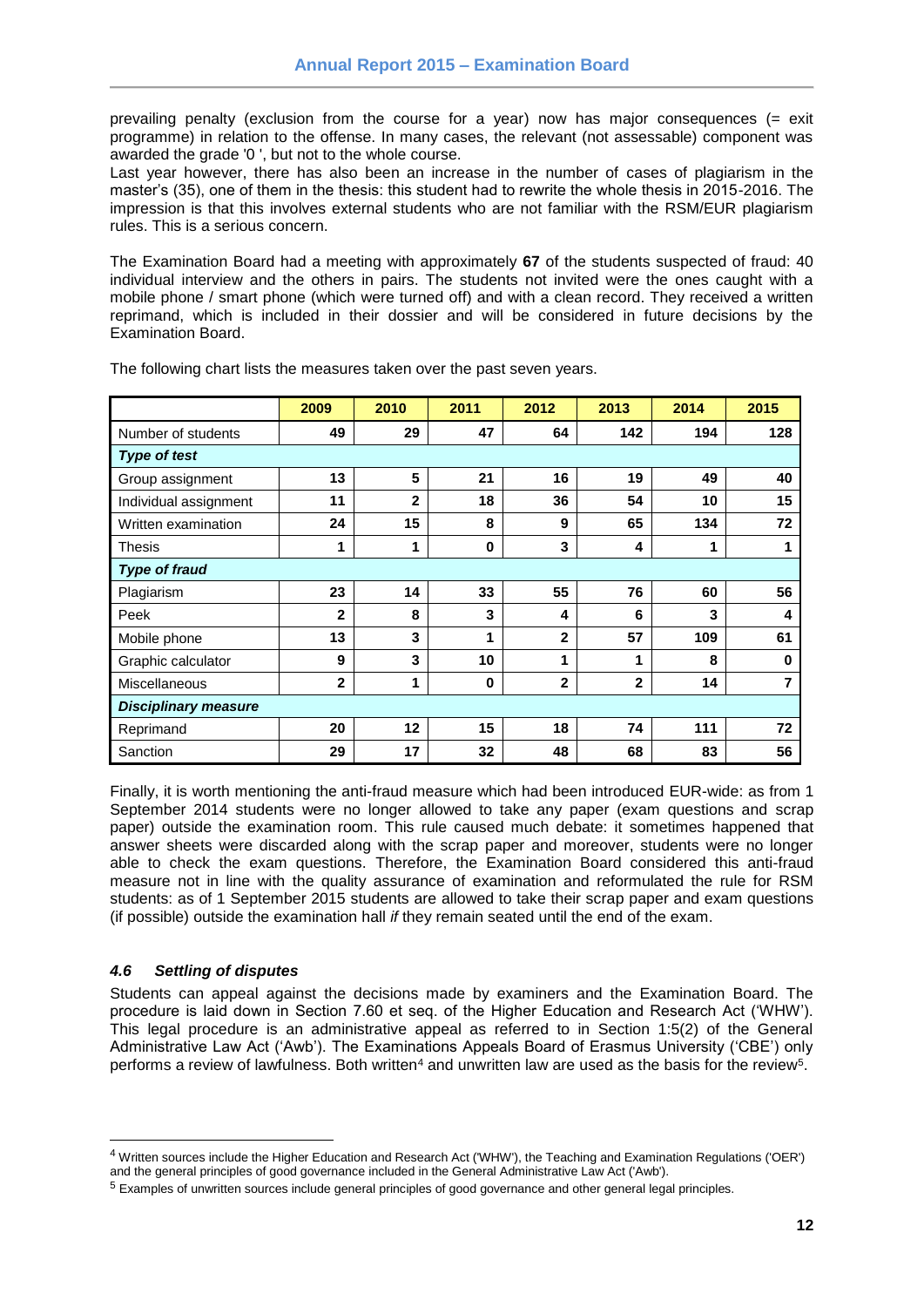An appeal must be lodged to the CBE within 6 weeks of the decision being announced. Since the 2010-2011 academic year, EUR has had an online helpdesk for students to submit their complaints, objections and appeals online.

Below an overview of the appeals over the past five years.

| <b>Appeals</b>                    | 2011           | 2012           | 2013           | 2014           | 2015           |
|-----------------------------------|----------------|----------------|----------------|----------------|----------------|
| <b>Subject</b>                    |                |                |                |                |                |
| Denial BScBA (Colloquium Doctum)  |                |                |                | 1              |                |
| Denial pre-Master's NL            | 4              | 4              |                | 9              |                |
| Denial pre-Master's ENG           | 4              |                |                |                | 3              |
| Denial admission MScBA (MiM)      |                |                | 1              |                | 1              |
| Denial admission MScBA (AFM)      | 11             | 16             |                |                |                |
| Denial admission MScBIM           |                |                | 2              | 1              | 1              |
| Denial admission MScCHEB          |                |                | 1              |                |                |
| Denial admission MScF&I           |                |                |                |                | 3              |
| Denial admission MScGBSM          |                |                | 1              | 1              |                |
| Denial admission MScHRM           |                |                | 1              |                |                |
| Denial admission MScIM            | 3              | 1              | 1              |                |                |
| Denial admission MScMM            |                |                | 1              | 3              |                |
| Denial admission MScSCM           |                |                | 2              | 3              | 1              |
| Denial admission MScSE            |                |                |                |                | 3              |
| Denial admission MScSM            |                |                | $\overline{2}$ | $\overline{c}$ | 1              |
| Negative bsa                      | 17             | 16             | 24             | 12             | 10             |
| Denial grade registration         | 1              |                |                |                |                |
| Denial admission Research Project |                | 1              |                |                | 3              |
| Fraud sanction                    | 3              | 6              | 1              | $\overline{2}$ | $\overline{7}$ |
| Denial exemptions                 |                |                |                |                |                |
| Denial additional examination     | $\overline{2}$ |                | $\overline{2}$ | 7              | 6              |
| Denial reassessment               | 1              |                | 1              | 2              | 1              |
| Extension validity grade          | 1              | 1              | 2              | 2              | 1              |
| Denial external elective/project  |                |                | 2              | 1              |                |
| Denial grade registration         |                |                |                | 1              |                |
| Other                             | 4              | $\overline{2}$ | 1              | 3              | $\overline{7}$ |
| total                             | 51             | 47             | 45             | 50             | 48             |

| <b>Final decision/verdict</b> | 2011         | 2012     | 2013     | 2014 | 2015 |
|-------------------------------|--------------|----------|----------|------|------|
| Premature                     |              |          |          |      |      |
| Withdrawal                    | 13           | 19       | 17       | 16   | 22   |
| Settlement                    | 29           | 17       | 24       | 31   | 21   |
| Inadmissible                  |              |          |          |      |      |
| Unfounded                     | ົ            | 8        | 3        |      |      |
| Well founded                  | <sup>0</sup> | $\Omega$ | $\Omega$ |      |      |
| No verdict yet                | ◠            |          | 0        |      |      |
| total                         | 47           | 47       | 45       | 50   | 48   |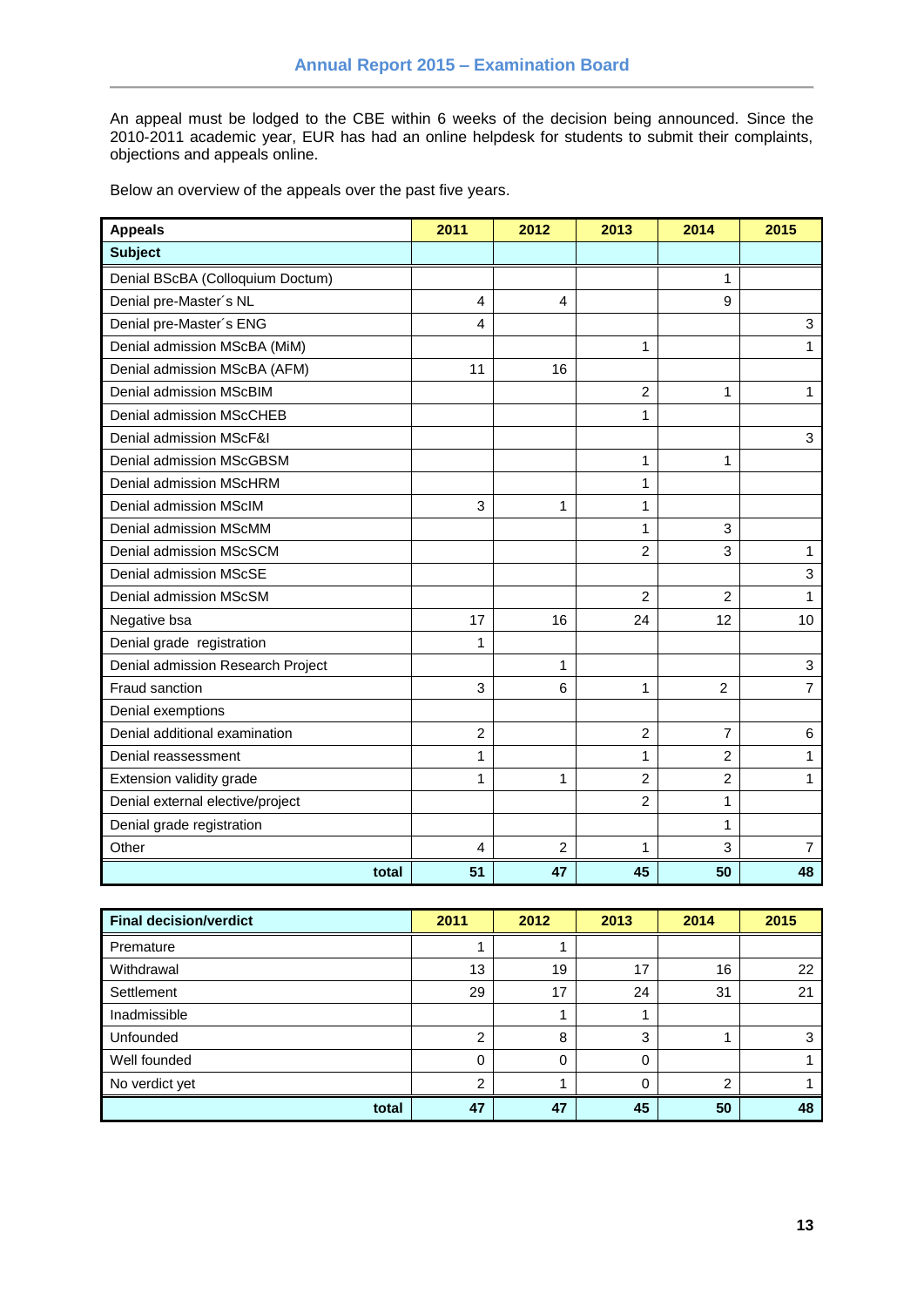### <span id="page-13-0"></span>*4.7 Examination Regulations: R&G and TER*

The Examination Board has regulatory power. The Board can set rules and provide the examiners with guidelines and instructions. These powers are reflected in the Rules and Guidelines ('**R&G'**), governing matters such as fraud, rules on passing/failing examinations, *cum laude* rules, compensation schemes, registering for examinations, perusals and the composition of graduation committees. For the academic year 2015-2016 no major changes were introduced.

In addition, the Examination Board advises the Dean with regard to the setting of the Teaching and Examination Regulations ('**TER**') for each programme. The Examination Board can also independently submit proposals for changes to the TER. The Examination Board advised positively on the proposed amendments to the rules. Overall, not much has changed. The most outstanding positive modification was the new English language elective for BScBA students in trimester 7. This elective gives the Dutch students the opportunity to enhance their English proficiency for the purpose of the subsequent English taught master programmes. Furthermore, the bachelor thesis has been explicitly excluded from the exemption possibilities.

### <span id="page-13-1"></span>**5 Decisions in individual cases**

### <span id="page-13-2"></span>*5.1 Overview*

The Teaching and Examination Regulations (the 'TER') of the various study programmes state in various articles that the Examination Board can allow deviations from the rules in certain cases. The Board may grant exemption from the OER in individual cases, for example, due to personal circumstances, or based on the hardship clause (if a rule would result in unfair consequences in an individual case), or for other specific reasons.

The following overview shows the number of requests filed via the EB´s webportal: in total **3322**. There is a distinction between Dutch requests (from BScBA students or students of the PMB degree programme) and English requests (from BScIBA and MSc students).

In the year before, the total number of requests was 2196. The increase of 50% is mainly due to the increase of requests regarding complaints, thesis committees, external electives and late registration for an examination.

Next to these web-portal requests, the Examination Board decided upon more individual cases regarding for instance the binding study advice and the admission to the MSc programmes. Hereinafter follows an overview of the most important and extensive requests.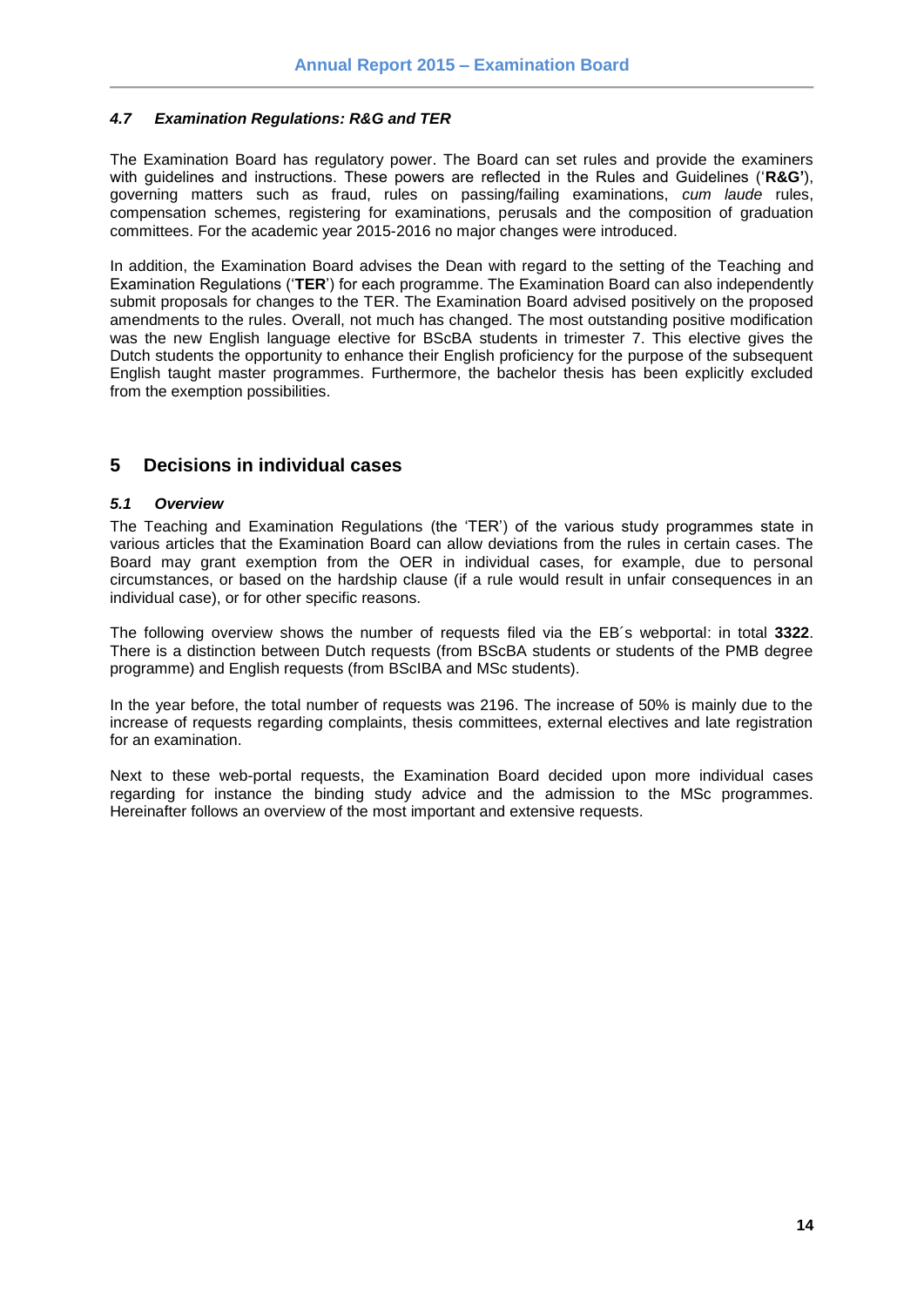## **Annual Report 2015 – Examination Board**

| <b>Individual requests Decos 2015</b>                        | <b>Dutch</b>   | <b>English</b> | <b>Total</b>   |
|--------------------------------------------------------------|----------------|----------------|----------------|
| Admission course/internship without meeting the requirements | 3              | 18             | 21             |
| Admission to the programme                                   | 5              | 2              | $\overline{7}$ |
| Admission to the selective (Master) programme                | 7              | 2              | 9              |
| Alternative way of examination                               | 0              | 3              | 3              |
| Appeals                                                      | 12             | 39             | 51             |
| <b>Binding Study advice</b>                                  | 23             | 3              | 26             |
| Compensation rule B2/B3                                      | 35             | 60             | 95             |
| Complaint (individual)                                       | 57             | 66             | 123            |
| <b>Composition Thesis Committee</b>                          |                | 218            | 218            |
| Confidentiality form                                         |                | 45             | 45             |
| <b>Course Exemption</b>                                      | 76             | 31             | 107            |
| Declaration functional impairment                            | 52             | 28             | 80             |
| De-registration Programme                                    | 0              | 3              | 3              |
| Documents without a case                                     | 24             | 42             | 66             |
| Early marking of an examination                              | 0              | 4              | 4              |
| Elective/Project counting towards curriculum                 | 374            | 74             | 448            |
| <b>English registration Osiris</b>                           | 83             | 0              | 83             |
| ERIM customised study programme                              |                | 12             | 12             |
| Exam registration after the deadline                         | 2              | 5              | 7              |
| Examination under supervision                                | 21             | 3              | 24             |
| Excellence check                                             |                | 55             | 55             |
| Exchange                                                     |                | 1              | 1              |
| Extension validity cases/ partial grades                     | 32             | 14             | 46             |
| Extension validity final grade                               | 26             | 33             | 59             |
| <b>Extension validity PMB</b>                                | 1              | 0              | 1              |
| Extra Exam opportunity                                       | 68             | 94             | 162            |
| Following 2 Masters                                          |                | 15             | 15             |
| Fraud / Plagiarism                                           | 56             | 73             | 129            |
| <b>GMAT</b> registration                                     | 84             | 29             | 113            |
| Grade registration Osiris                                    | 16             | 15             | 31             |
| Graduation MSc (including 28 requests for defence by Skype)  |                | 53             | 53             |
| Hardship clause for N=N                                      | 3              | 1              | 4              |
| IBA to BA transfer                                           | $\overline{c}$ | 0              | $\mathbf{2}$   |
| IBCOM course counting towards curriculum                     |                | 68             | 68             |
| Last result counts' transitional arrangement                 | 0              | 5              | 5              |
| Late registration for an examination                         | 533            | 375            | 908            |
| Postponement Active degree granting                          |                | 138            | 138            |
| Postponement thesis(proposal) deadline                       |                | 17             | 17             |
| Presence during graduation session                           | 1              | 3              | 4              |
| Programme registration after 31 August                       | 13             | 38             | 51             |
| Ranking statement                                            |                | 10             | 10             |
| Statement of no objection                                    | 0              | 0              | 0              |
| Taking an exam abroad                                        | 0              | 4              | 4              |
| Taking an extra-curricular course                            | 9              | 5              | 14             |
| <b>Total</b>                                                 | 1618           | 1704           | 3322           |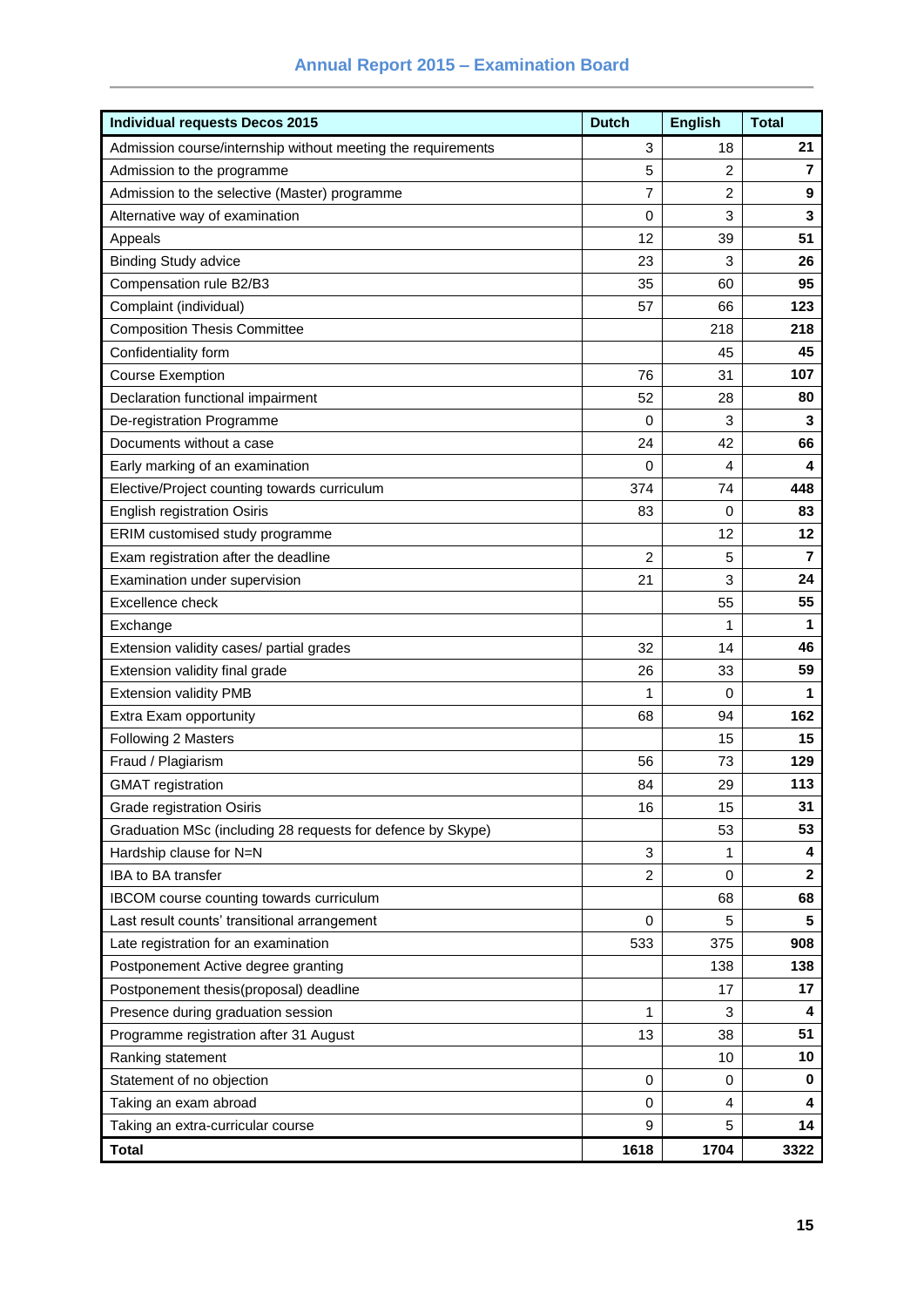#### <span id="page-15-0"></span>*5.2 Non-RSM Elective courses (bachelor and master)*

Students may request permission to take a course from another faculty or university as a bachelor elective or free elective for the master's programme. The first trimester of the Bachelor 3 year offers students a number of different alternatives in order to complete the required 20 ECTS in elective credits. For the regular 60 ECTS master programmes this elective space concerns 6 ECTS. It also offers less alternatives, meaning that the majority of the elective requests the Examination Board deals with are from bachelor students.

#### General policy

The general policy of the Examination Board regarding elective courses from another faculty or university is, first of all, that the course must be part of an accredited programme at a Dutch university or a foreign research-driven university. Secondly, the course must have a level equivalent to the RSM course, i.e. it cannot be a bachelor's course as a master's free elective. In terms of content, skills, attitude and testing, the course must also sufficiently fit with the specified exit qualifications for the programme. Also, it must have added value for the programme, which is why there should not be too much overlap with mandatory parts of the RSM programme concerned. This is often a reason for rejection; students sometimes pick courses that are relatively easy because they already possess the necessary skills to complete them. Moreover, the course cannot be used for another programme being taken by the student in question. For the bachelor, the Examination Board will then consider an 'exemption' for the same amount of ECTS - which will not contribute to the final GPA. The Examination Board does not allow exemptions for the master elective. Finally, in case of a request to let a non-RSM elective count towards the curriculum, explicit approval from the Examination Board is required before the start of the course. The Examination Board will grant their permission if they conclude that the content and level of the elective(s) is of similar university level and supervised and assessed by university examiners.

#### 2015: a significant increase of filed requests

With the Examination Regulations of 2015-2016 entering into force as of September 2015, the Examination Board adopted a more flexible position towards external electives counting towards the bachelor curriculum. Whereas in the academic year 2014-2015 only 5 ECTS were meant for an approved (external) elective, in 2015-2016 students had the choice to pick electives for the entire 20 ECTS elective space. The 20 ECTS electives option was already an alternative in earlier Appendices of the Regulations (2013-2014 and 2014-2015), but less clearly communicated as a regular option via channels such as the website. This resulted into a significant increase of requests filed in 2015, see the table below. Also more elective space exemptions were requested and granted, due to the more flexible position of the Board regarding students going for two bachelor degrees.

With regard to the case type 'IBCoM course counting towards the curriculum', the Examination Board established and published an elective list for IBA students with approved courses from the International Bachelor of Science (BSc) programme in Communication and Media (IBCoM) at Erasmus School of History, Culture and Communication. The secretariat of the Examination Board is mandated to deal with cases regarding IBCoM courses, which are always permitted if on the list.

In the following table, two request categories are specified: those related to the Dutch spoken bachelor's degree programme Bedrijfskunde (BA) and those related to the English spoken bachelor's and master's degree programmes IBA and MSc's (IBA/MSc).

In 2015, the total number of filed requests grew significantly: **530** requests instead of the total of **169** in 2014. Mostly BA (Bedrijfskunde) students requested permission from the Examination Board: **374** instead of **71** the year before (2014).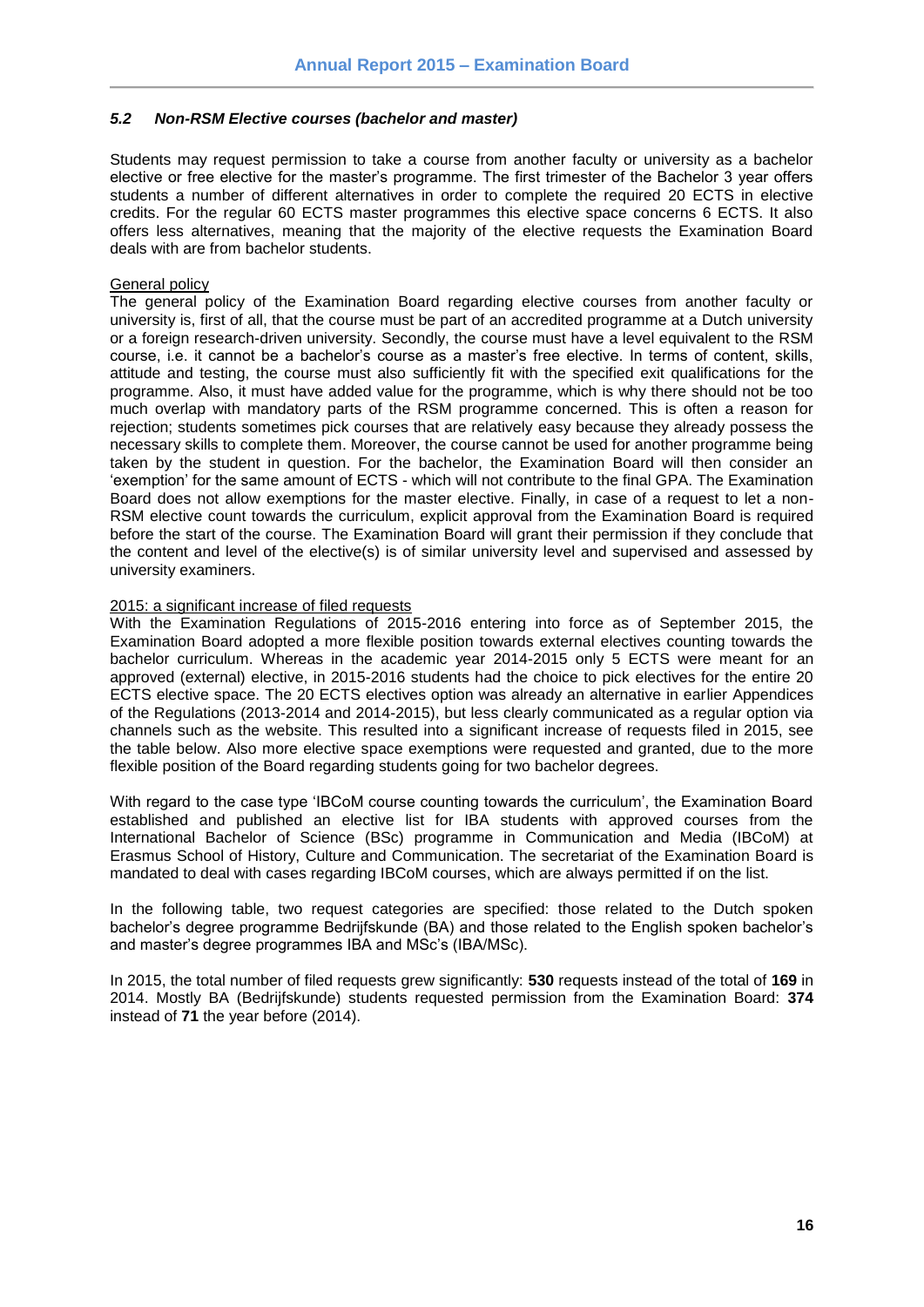### **Annual Report 2015 – Examination Board**

|                                               | 2013    |                           |         | 2014 |                   |       | 2015  |                   |       |
|-----------------------------------------------|---------|---------------------------|---------|------|-------------------|-------|-------|-------------------|-------|
| Case type                                     | BA      | <b>IBA/</b><br><b>MSc</b> | total   | BA   | <b>IBA</b><br>MSc | total | ΒA    | <b>IBA</b><br>MSc | total |
| Elective/project counting<br>towards curr.    | 33      | 83                        | 116     | 71   | 74                | 145   | 374   | 74                | 448   |
| Extra-curricular elective                     | 15      | 9                         | 24      | 10   | $\overline{2}$    | 12    | 9     | 5                 | 14    |
| <b>IBCoM</b> course counting<br>towards curr. | $n/a^*$ | $n/a^*$                   | $n/a^*$ | 0    | 12                | 12    | $0**$ | 68                | 68    |
| total                                         | 48      | 92                        | 140     | 81   | 88                | 169   | 383   | 147               | 530   |

*\* No mandate for the secretariat in 2013, IBCOM course requests are included in the category "elective counting towards curriculum".*

*\*\* Not a valid case type, IBA student have priority thus no mandate for secretariat to grant BA students permission.*

As you can see in the next table, the majority of the requests in 2015 are from bachelor students. Only **27** of the cases filed were from master students. Around **85-90 per cent** of the requests are regarding **non-RSM EUR courses**. These are courses from other faculties of the Erasmus University, mostly from Erasmus School of Economics (ESE), Erasmus School of Law (ESL) and Erasmus School of History, Culture and Communication (ESHCC). Requests recorded as 'Outside EUR' concern courses from other universities in the Netherlands. 'Outside NL' are courses from foreign universities. **Although it seems like many permissions were granted, this category also refers to adapted requests based on input from the Examination Board support staff or tailor-made decisions** (usually the case for foreign course proposals). Also, quite frequently students requested up to five courses at once, meaning that below numbers do not represent student numbers but – as mentioned above - the number of filed requests.

### **2015 Specifics**

|                    | BA*       |          | IBA**     |          | MSc***    |               |       |
|--------------------|-----------|----------|-----------|----------|-----------|---------------|-------|
| <b>Category</b>    | Permitted | Rejected | Permitted | Rejected | Permitted | Rejected<br>ь | total |
| RSM***             | ۰         | -        | ۰         | -        | 13        |               | 18    |
| Non-RSM EUR        | 298       | 36       | 99        | 6        |           |               | 441   |
| <b>Outside EUR</b> | 33        | 6        | 5         | ົ        |           |               | 47    |
| Outside NL         | 10        |          | 5         | ົ<br>J   | 3         | 3             | 24    |
| total              | 341       | 42       | 109       | 11       | 17        | 10            | 530   |

\* *Curricular and extra-curricular requests combined.*

*\*\* Curricular, extra-curricular and IBCOM requests combined.*

*\*\*\* In special cases, the Examination Board considered an alternative RSM course for master students (such as core courses from other master programmes)*

Please note: only a few unfinished requests (due to student's withdrawal or silence) were recorded either as permitted or rejected, depending on the most likely outcome.

As clearly visible in the table above, the large increase in filed requests resulted in many extra hours of administration and consideration. However, the majority of (non-RSM courses) requests were from Erasmus University, which means that the Examination Board did not have to further assess the level of difficulty or the quality (accreditation) of the institution.

#### <span id="page-16-0"></span>*5.3 Extra examinations*

In special cases students can request for an extra examination considering situations like illness or Topsport, but also if all courses (including the thesis) but one have been passed, hereby a serious extension of the study is expected (e.g. more than four months). In 2015 the Examination Board received **162** requests: 105 concerned a bachelor´s course and 57 a master´s course.

The majority of the requests are related to admission to the master´s programme as of January 2016. It concerns students who are not admissible to one of RSM's master programmes as of September 2015 due to 'De Harde Knip', because they have one  $2^{nd}$  or  $3^{rd}$  trimester B2/B3 course open. In the fall of 2015 **50** of these extra bachelor examinations were granted. The distribution of these extra examinations is as follows: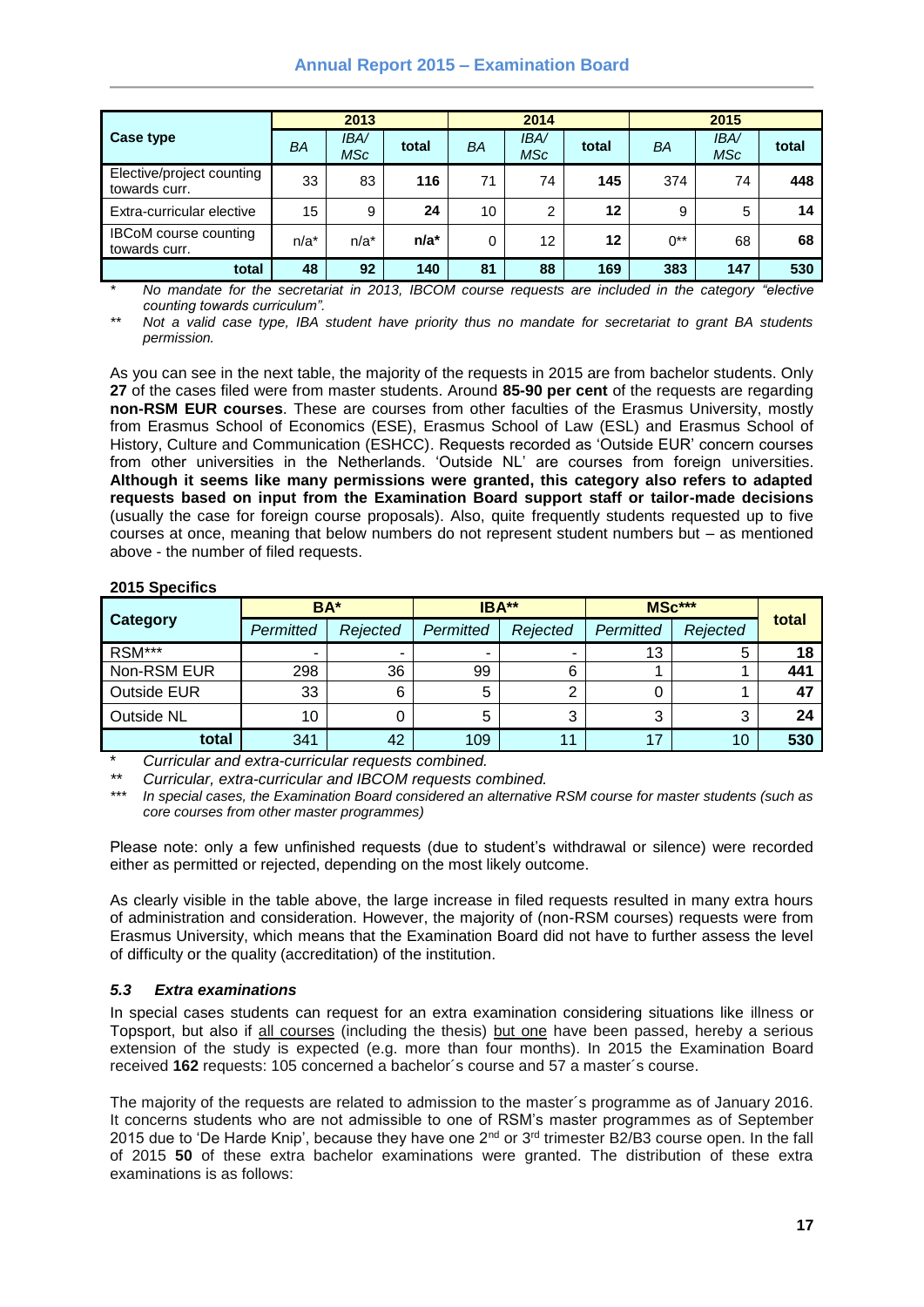| extra examinations Fall 2015        | BA (+premaster) | IBA (+premaster) |
|-------------------------------------|-----------------|------------------|
| <b>Financial Accounting</b>         | 24              | 13.              |
| <b>Corporate Finance</b>            |                 |                  |
| Statistische Methoden en Technieken |                 |                  |
| <b>Cross Cultural Management</b>    |                 |                  |
| Ondernemingsrecht/Found Bus Law     |                 |                  |
| total                               | 33              |                  |

The 35 of the 57 requests concerning the master´s courses were submitted to conclude the master´s degree programme without too much study delay. Most requests concerned the core courses *Risk Management* and *Accounting for Decision making*.

### <span id="page-17-0"></span>*5.4 Binding study advice*

The Examination Board plays an important role in relation to the binding study advice. The EB issues a provisional advice to all freshmen twice a year. At the end of the academic year, in August, the Dean issues the final binding study advice. The Examination Board in collaboration with the student advisers and the student counsellors prepares this final advice. If the standards have not been met, the student must leave the programme and may not subsequently re-start the programme for the next three academic years.

Before the final decisions are sent, the Examination Board determines which students may be exempted from the BSA standard because of personal circumstances or hardship. To be exempted from the BSA standard means that the student will get the chance to comply with the BSA standard in the subsequent academic year. If the students fails, he must leave the programme at the end of the second year.

In August 2015 **767** BA students and **462** IBA students received a binding study advice. The EB considered **222** individual student files because of personal circumstances or hardship. To determine which students will qualify for exemption from the standard, the Examination Board meets with the student advisers and student counsellors to discuss the relevant student files.

On 20 and 21 August 2015, the BSA meetings 2014-2015 took place: one for the Dutch language BA bachelor´s programme and one for the English language International Business Administration bachelor´s programme.

During these meetings not only the files of students with personal circumstances were discussed with the student advisers and student counsellors but the hardship files as well, in view of a consistent policy. All students with one non-compensable insufficient grade or two insufficient grades were discussed case by case. Decisive factors for application of the hardship clause are the average grade and the overall picture (like how seriously insufficient are the grades, poor results for the same kind of courses etc.). If these factors implicate that the student is most likely fit for the BSc programme, then he will not receive a negative binding study advice based on hardship. Remarkably, most students in this category had quite high averages.

The next table shows the total number of the decisions taken during the BSA meetings of 2015 and of the years before so that trends may be observed.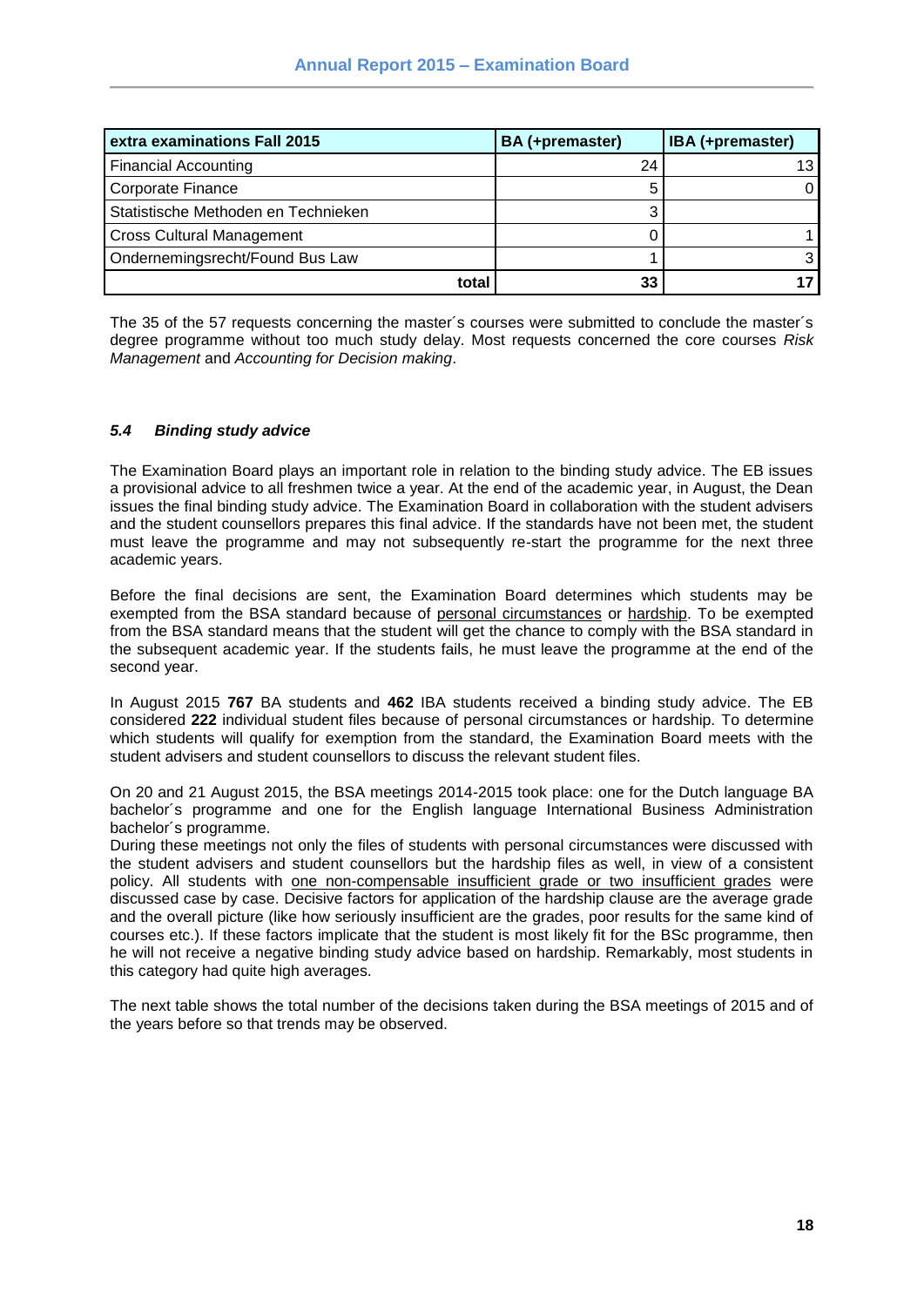| <b>BSA cases</b>             | 2011      |            | 2012      |            | 2013      |            | 2014      |            | 2015      |            |
|------------------------------|-----------|------------|-----------|------------|-----------|------------|-----------|------------|-----------|------------|
|                              | <b>BA</b> | <b>IBA</b> | <b>BA</b> | <b>IBA</b> | <b>BA</b> | <b>IBA</b> | <b>BA</b> | <b>IBA</b> | <b>BA</b> | <b>IBA</b> |
| Files:                       |           |            |           |            |           |            |           |            |           |            |
| Personal circumstances       | 74        | 41         | 44        | 33         | 57        | 77         | 45        | 21         | 48        | 32         |
| Hardship                     | 15        | 26         | 16        | 22         | 92        | 65         | 70        | 33         | 86        | 46         |
| Appeals                      | 5         | 12         | 5         | 9          |           | 23         | 5         | 7          | 5         | 5          |
| Total files per programme:   | 94        | 79         | 65        | 64         | 150       | 165        | 120       | 61         | 139       | 83         |
| Total files both programmes: | 173       |            | 129       |            | 315       |            | 181       |            | 222       |            |
| <b>Decisions:</b>            |           |            |           |            |           |            |           |            |           |            |
| Exemption due to PC          | 43        | 27         | 23        | 18         | 41        | 25         | 39        | 17         | 34        | 19         |
| Exemption due to hardship    | 5         | 17         | 10        | 17         | 78        | 25         | 51        | 39         | 65        | 43         |
| <b>Total exemptions</b>      | 48        | 44         | 33        | 35         | 119       | 50         | 90        | 56         | 99        | 62         |
| <b>Negative BSA</b>          | 41        | 23         | 27        | 20         | 30        | 92         | 30        | 5          | 40        | 21         |

### **Annual Report 2015 – Examination Board**

Compared to the time before the introduction of N=N policy, more students are exempted from the BSA standard after the first year. However, since N=N, students have better grades and start the second year with no or just one or two courses to retake.

### <span id="page-18-0"></span>*5.5 Admission statements*

The Chairman of the Examination Board has a mandate from the Dean to issue *Admission Statements* to the Master's degree programmes. However, the Examination Board asked the Dean to end this mandate as of Academic Year 2016-2017. The reason for this request is the result of the change in the law whereby internal students must have been granted the Bachelor's degree (or must have passed the Premaster programme) before they can be admitted to the Master's degree programme, just like the external students. Since it is no longer possible to facilitate internal students with personal circumstances, there is no reason left for the Examination Board to be involved in the MSc-admittance procedures: it has become a purely executive task.

Meanwhile, the Examination Board issued 871 Admission Statements to internal students in January and September 2015, 50 statements more than in 2014.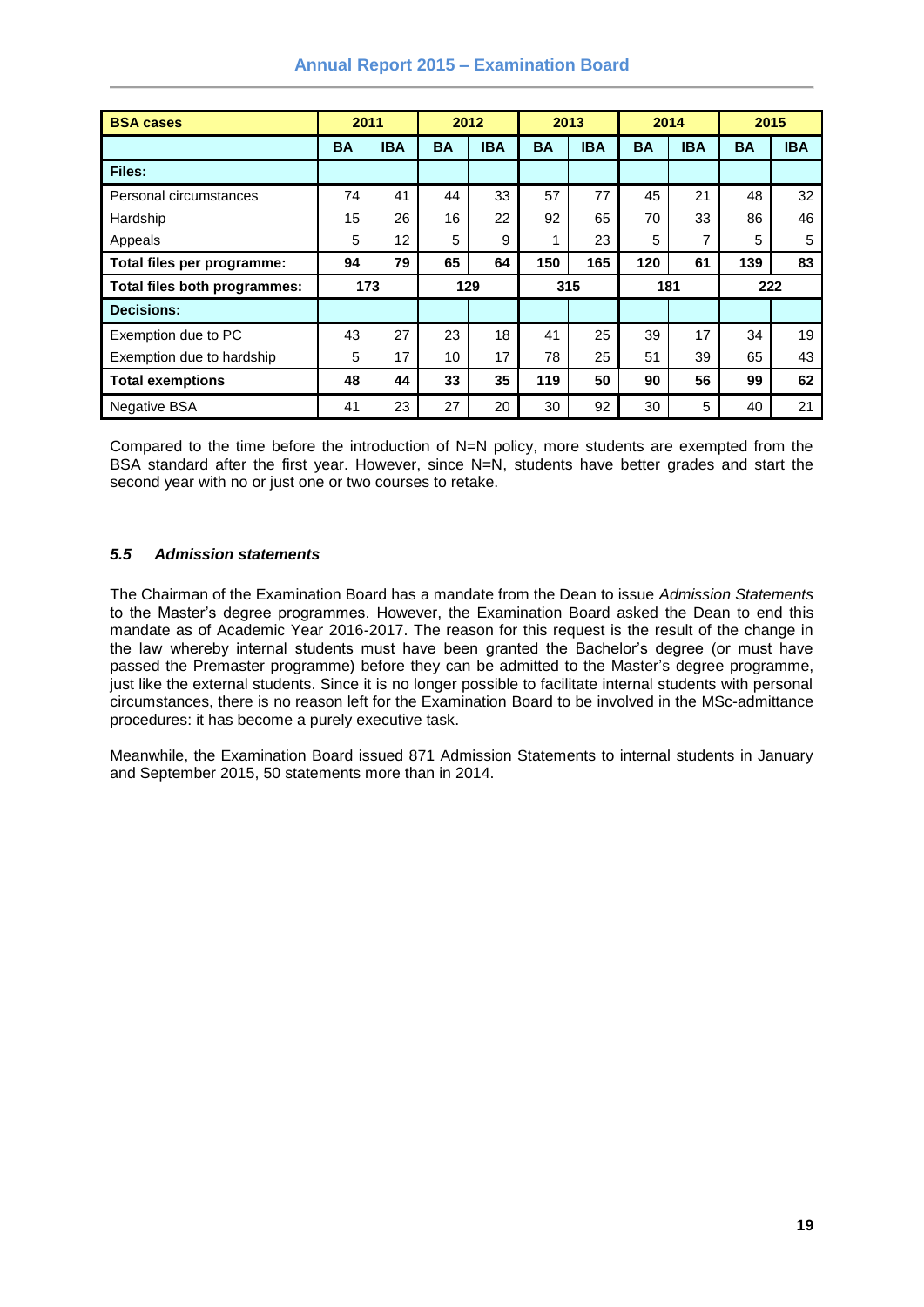### <span id="page-19-0"></span>**6 Focal points 2016**

This Annual Report shows the enormous amount of work that has been done by the Examination Board in 2015. Not only thousands of individual decisions have been made but also the quality assurance task of the Examination Board has been broadened and deepened by the annual Examination Monitor Report, the Sampled Monitoring of the master´s theses and the further developing of an examiners profile. Yet, there is still a lot more to be done.

Based on the research report of the Inspectorate of Education: "Further Improvement**,** Examination boards in higher education", the Interim Programme Assessment review, the annual report on the Examination Monitor and a discussion with the Strategic Platform concerning the profile of examiners, the Examination Board formulated the following focal points that need prioritization in 2016 and beyond:

Quality Assurance Policy in general:

- 1. Update of the brochure *Integral Quality Assurance Policy*;
- 2. Formulate professional standards for the thesis quality check;
- 3. Create a sounding board structure with Academic Directors;
- 4. Introduction of an annual reflection on the Examination Monitor with the (Vice) Dean, Dean of Programmes and the Academic Directors.

### Examiners:

- 5. Optimize the yearly appointment of examiners;
- 6. Monitor professional development of examination expertise;
- 7. Formulate a concept for high performing examiners.

### Exams:

- 8. Introduction of an assessment matrix for every course (to begin with B1 courses);
- 9. Formulate rules for individual/group grading (including rules preventing free-riders);
- 10. Check of MSc course manuals (whether these are in line with rules and regulations);
- 11. Formulate clear guidelines for peer review of examinations.

#### Complaint procedure:

12. Formulate a protocol for complaints.

### Fraud:

- 13. Appliance (introduction and implementation) of plagiarism scanner *Turnitin*;
- 14. Installation of Turnitin in TOP;
- 15. Audit application of Turnitin.

#### Communication:

16. Improve the Examination Board websites for students, examiners and the university community by making them more user friendly and informative.

These are many focal points, too many to fulfil in one year, but they have set the Examination Board´s agenda for the next few years.

And clearly, these new tasks will demand more time and effort of the members of the Examination Board and additional deployment of support staff. Also new expertise is needed for instance for the designing of assessment matrices and the professional development of examiners. External experts (e.g. the Risbo) shall be engaged for professional input which will probably result in supplementary budgets.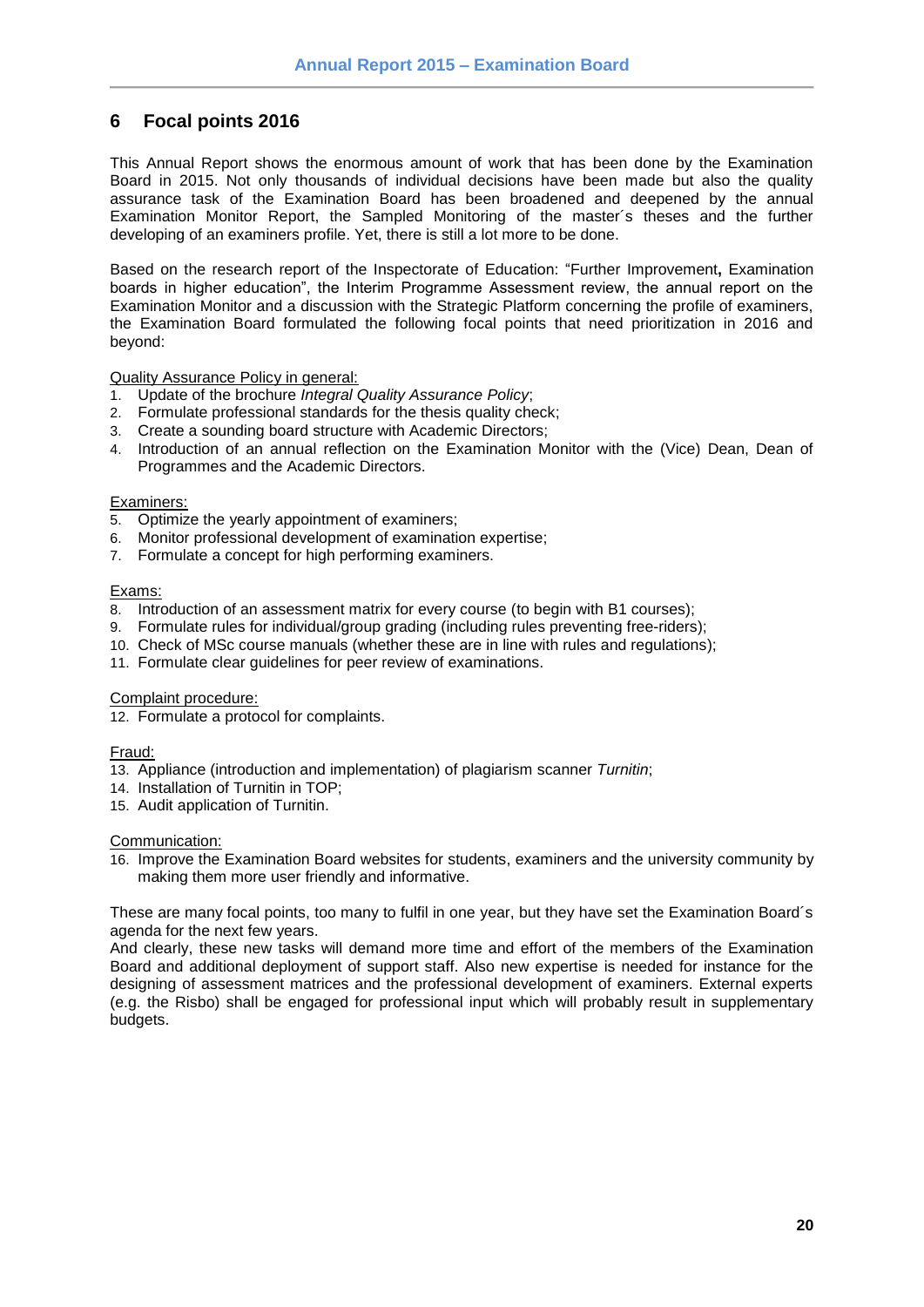### <span id="page-20-0"></span>**Appendix A. Tasks of the Examination Board**

The legal framework of the Examination Board is given by Dutch Law, in particular the Dutch Higher Education and Research Act (*Wet op het hoger onderwijs en wetenschappelijk onderzoek- WHW*). The Examination Board BSc & MSc Programmes has many different tasks. Generally, the following components can be discerned:

- 1. *A supervisory responsibility for / with regard to exams and examinations*. This responsibility is manifested in the competence of the Examination Board to:
	- a. award the certificate of the degree;
	- b. appoint the examiners;
	- c. supervise the quality of exams and examinations;
	- d. take disciplinary action in case of fraud;
	- e. supervise the implementation and execution of the examination regulations with due observance of the common legal principles like equality, legal security, legitimacy, reasonableness, fair play and so on;
	- f. be a mediator or even a defendant in case of disputes or appeals.
- 2. *An administrative, regulatory task regarding the organisation and coordination of the examinations*. The Examination Board sets rules and gives instructions to the examiners. These rules have been laid down in the *Rules and Guidelines*. These rules concern matters such as order during examinations, fraud, assessment criteria, compensation rules, classifications (like cum laude).
- 3. *Tasks that are further defined in the Teaching and Examinations Regulation or 'Onderwijs- en Examenregeling'* (TER or OER) established by the Dean. This concerns the granting of exemptions from the OER in individual cases due to personal circumstances or on grounds of the hardship clause (if a rule in an individual case leads to unreasonable consequences). A few examples are: the granting of exemptions for courses, the interim advice within the framework of the binding study advice, the adjustment of the norm of the binding study advice in the case of personal circumstances, granting extra and/or accelerated examinations opportunities.
- 4. *Advisory tasks*: two times a year the Examination Board issues an advice to every first year student concerning his study progress. Furthermore the Examination Board advises the Dean regarding his Teaching and Examination Regulations.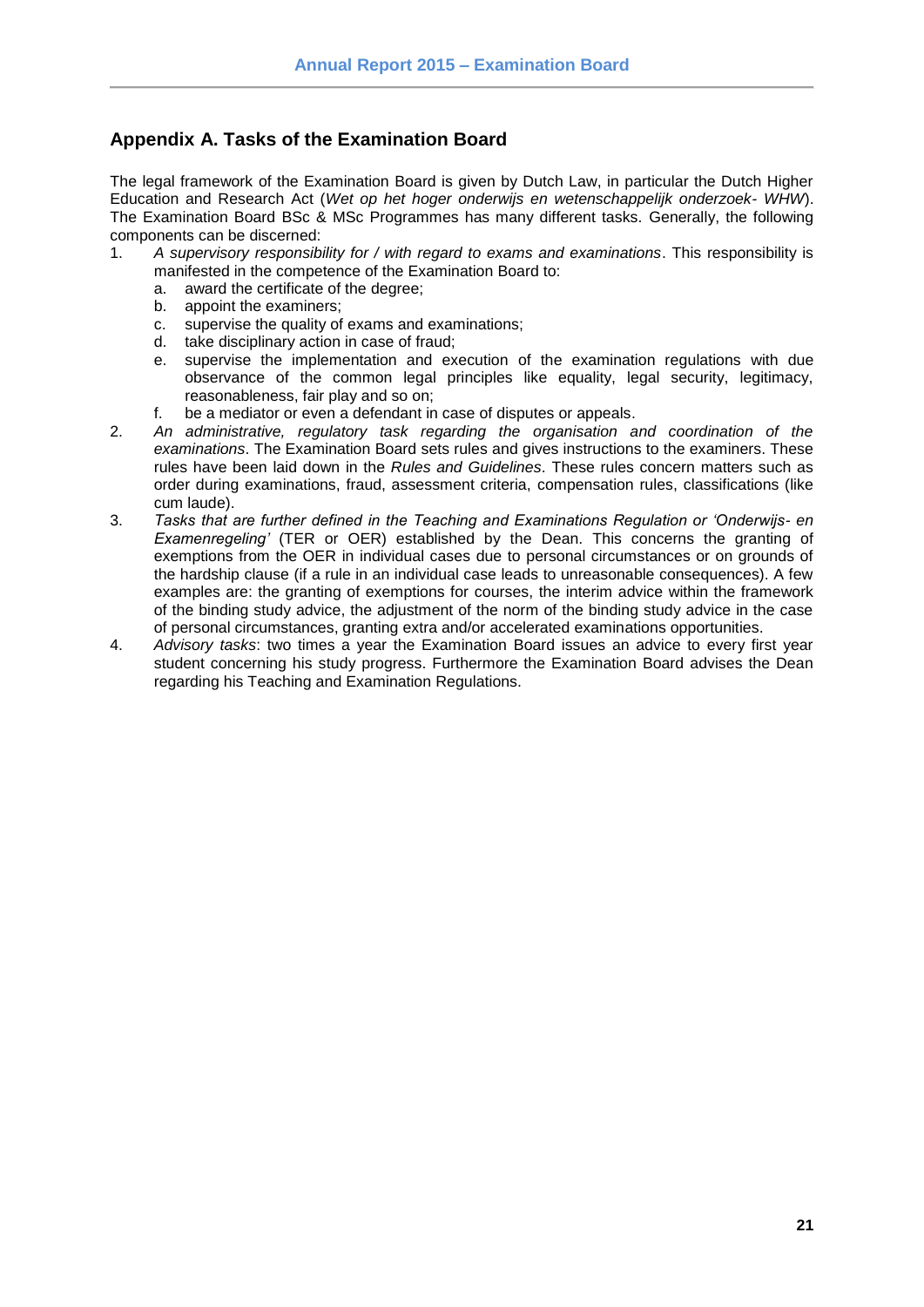## <span id="page-21-0"></span>**Appendix B: Core tasks according to the Inspectorate of Education**

| <b>Core tasks</b>       |                                                                                                                                  |  |  |  |  |  |
|-------------------------|----------------------------------------------------------------------------------------------------------------------------------|--|--|--|--|--|
| $\mathbf 1$             | Periodic verification of whether examinations as a whole test the required exit qualifications                                   |  |  |  |  |  |
| $\overline{2}$          | Periodic verification of the quality of final student assignments.                                                               |  |  |  |  |  |
| $\mathbf{3}$            | Periodic verification of the quality of non-final examinations.                                                                  |  |  |  |  |  |
| $\overline{\mathbf{4}}$ | Examiners receive guidelines for the creation of examinations.                                                                   |  |  |  |  |  |
| 5                       | Examiners receive guidelines for the administration of examinations.                                                             |  |  |  |  |  |
| 6                       | Examiners receive guidelines for the assessment of examinations and determining results.                                         |  |  |  |  |  |
| $\overline{7}$          | Monitoring compliance with guidelines.                                                                                           |  |  |  |  |  |
| 8                       | Appointment of examiners for a specific component of the study programme.                                                        |  |  |  |  |  |
| 9                       | Establishing a procedure to be followed by examiners in suspected cases of fraud.                                                |  |  |  |  |  |
| 10                      | Investigation in 2012/2013 as to whether examiners act in accordance with the guidelines and<br>regulations pertaining to fraud. |  |  |  |  |  |

*Source:* **Table 5.1a** *from the Research Report "Further Improvement, Examination boards in higher education", Inspectorate of Education, 2015*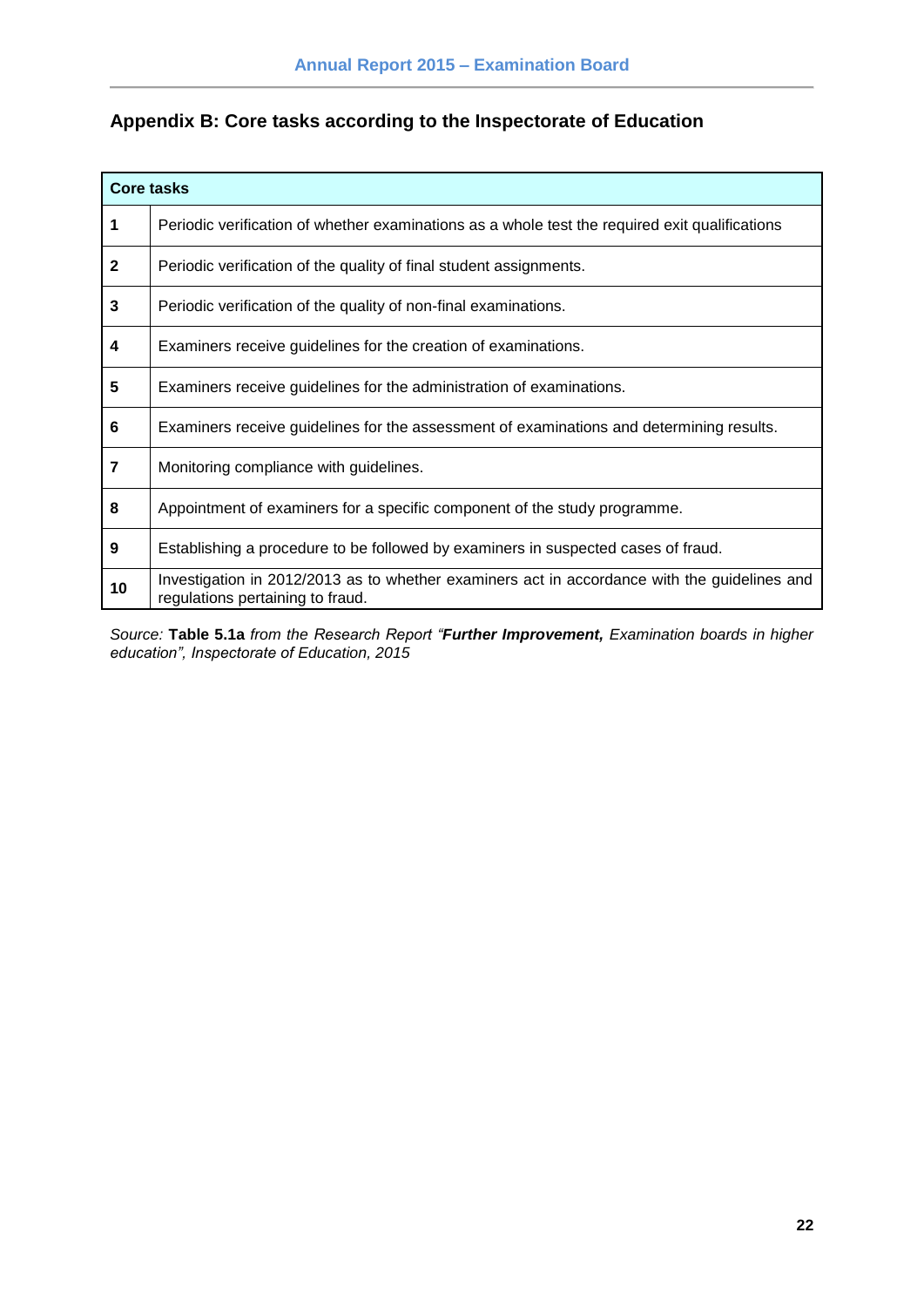| <b>Programme</b>         | <b>CROHO</b>             | language | ects                     | full time<br>/ part<br>time | 2011 | 2012 | 2013 | 2014 | 2015           |
|--------------------------|--------------------------|----------|--------------------------|-----------------------------|------|------|------|------|----------------|
| BScBA*                   | 50015                    | Dutch    | 180                      | ft                          | 1985 | 2014 | 2040 | 2014 | 1954           |
| BScIBA*                  | 50952                    | Eng.     | 180                      | ft                          | 1065 | 1190 | 1181 | 1268 | 1437           |
| <b>MScBA AFM</b>         | 60644                    | Eng.     | $60 + 30$                | ft                          | 851  | 268  | 203  | 335  | 184            |
| <b>MSc MiM</b>           | 60644                    | Eng.     | 60                       | ft                          |      |      |      |      | 157            |
| <b>MScBIM</b>            | 60453                    | Eng.     | 60                       | ft                          | 57   | 153  | 232  | 240  | 285            |
| <b>MScCHEB</b>           | 60454                    | Eng.     | 60                       | ft                          | 25   | 54   | 46   | 14   | $\overline{2}$ |
| <b>MScSE</b>             | 60455                    | Eng.     | 60                       | ft                          | 48   | 83   | 76   | 73   | 89             |
| <b>MScFI</b>             | 60409                    | Eng.     | 60                       | ft                          | 494  | 525  | 492  | 430  | 481            |
| <b>MScGBS</b>            | 60456                    | Eng.     | 60                       | ft                          | 32   | 67   | 69   | 43   | 55             |
| <b>MScHRM</b>            | 60645                    | Eng.     | 60                       | ft                          | 31   | 58   | 68   | 52   | 40             |
| <b>MScMI</b>             | 60458                    | Eng.     | 60                       | ft                          | 58   | 80   | 81   | 75   | 94             |
| <b>MScMM</b>             | 60063                    | Eng.     | 60                       | ft                          | 153  | 295  | 279  | 217  | 221            |
| <b>MScOCC</b>            | 60457                    | Eng.     | 60                       | ft                          | 45   | 73   | 78   | 50   | 52             |
| <b>MScSCM</b>            | 60093                    | Eng.     | 60                       | ft                          | 156  | 221  | 231  | 196  | 214            |
| <b>MScSM</b>             | 60066                    | Eng.     | 60                       | ft                          | 170  | 323  | 357  | 282  | 266            |
| <b>PMB</b>               | 60644                    | Dutch    | 60                       | pt                          | 248  | 221  | 181  | 181  | 229            |
| <b>MScIM - CEMS</b>      | 60256                    | Eng.     | 90                       | ft                          | 132  | 139  | 127  | 127  | 132            |
| premaster NL             | $\overline{\phantom{0}}$ | Dutch    | ca 30                    | ft                          | 238  | 253  | 231  | 252  | 102            |
| premaster EN             | ÷,                       | Eng.     | ca 30                    | ft                          | 55   | 59   | 54   | 54   | 27             |
| <b>ERIM Research MSc</b> | 60313                    | Eng.     | 120                      | ft                          | 23   | 28   | 28   | 23   | 22             |
| <b>MScCC</b>             | 75049                    | Eng.     | 60                       | pt                          | 21   | 95   | 95   | 93   | 54             |
| <b>MScMC</b>             | 75051                    | Eng.     | 60                       | pt                          | 55   |      |      |      |                |
| exchange/participants    | $\overline{\phantom{0}}$ |          | $\overline{\phantom{a}}$ | $\blacksquare$              | 239  | 305  | 276  | 246  | 228            |
| total                    |                          |          |                          |                             | 6230 | 6554 | 6528 | 6265 | 6325           |

# <span id="page-22-0"></span>**Appendix C. Students per programme (per 01/10/2015)**